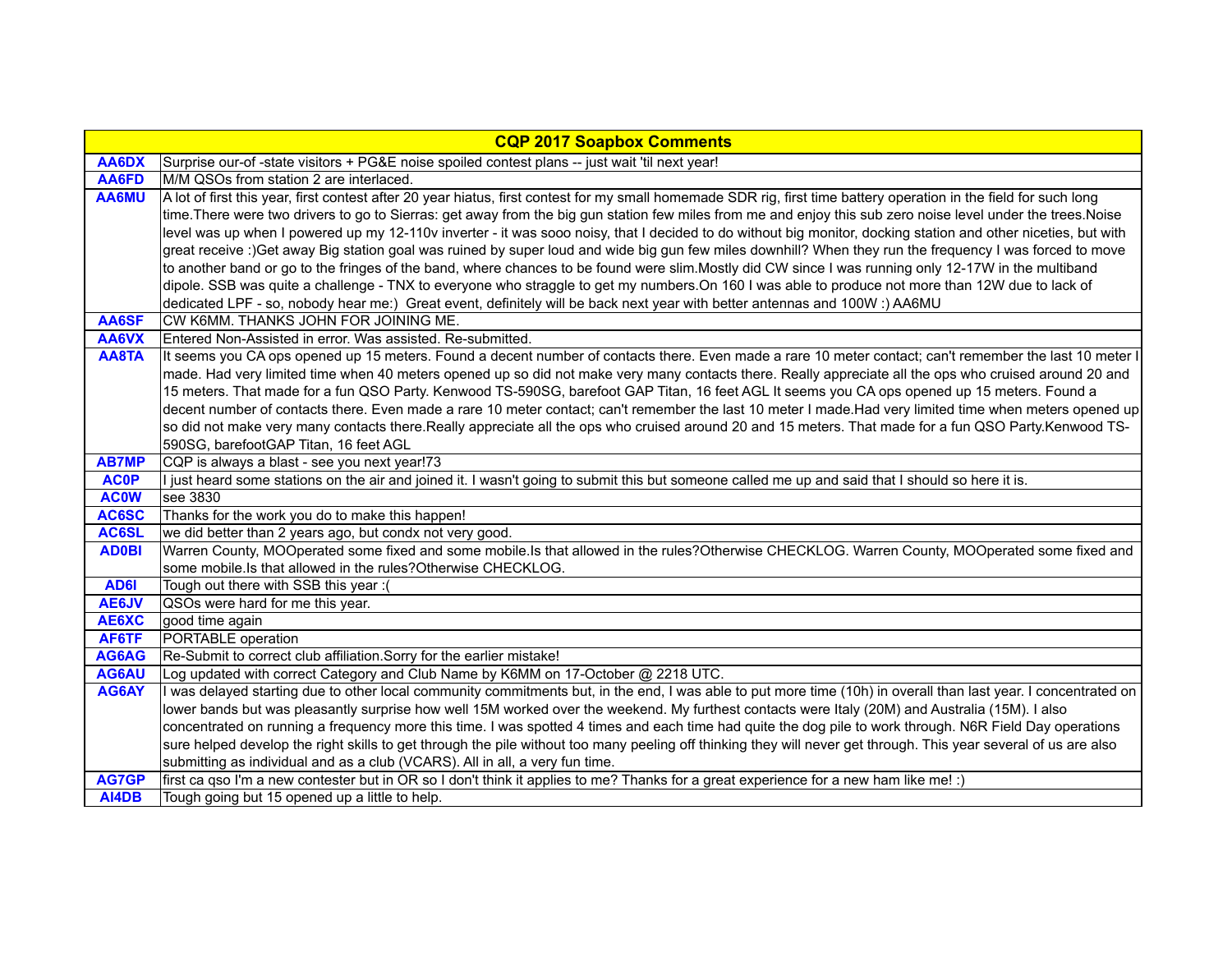| <b>CQP 2017 Soapbox Comments</b> |                                                                                                                                                                    |
|----------------------------------|--------------------------------------------------------------------------------------------------------------------------------------------------------------------|
| AI6DO                            | The same portable setup as ARRL Field Day and NAQP CW but a night-and-day difference in results. Many, many CQs unanswered, with only two weak hits                |
|                                  | on the Reverse Beacon Network. Many, many calls on CW and SSB went unanswered. And the big stray dog that left a steaming pile next to me was the final            |
|                                  | straw. Maybe I'll luck out and there'll be only 9 other SO Expedition entries                                                                                      |
| AI6IN                            | CQP, Pizza and Bacon Jerky. What a great weekend! CQP, Pizza and Bacon Jerky. What a great weekend!                                                                |
| AI6JB                            | Operated from Leviathan Peak, Alpine County Great Fun! Thank you NCCC !!                                                                                           |
| AI6SL                            | KX2 @ 5W, Inverted fan dipole.                                                                                                                                     |
| AI6US                            | Alpine County at 9000 ft Leviathan Peak, Monitor Pass, CA 16 hours The logging software missed a few band changes. I compared the logging software                 |
|                                  | band log changes against my paper logs and believe that all are now corrected.                                                                                     |
| <b>DK2CF</b>                     | Thanks for the party, new start after 3 years and it was funny. I'am wondering, 15m was open on Sunday but nothing on 10m. Also nothing on 40m long path.          |
| <b>DL3DXX</b>                    | Did not get numbers from NB6GC and K6ELQ and forgot to log serial from KF6C.Logged these calls for completeness. Better condx then expected especially             |
|                                  | on 15m.logged with win-test and created cabrillo manually. Hope it fits. Thanks for all QSOs. Did not get numbers from NB6GC and K6ELQ and forgot to log           |
|                                  | serial from KF6C.Logged these calls for completeness.Better condx then expected especially on 15m.logged with win-test and created cabrillo manually.              |
|                                  | Hope it fits. Thanks for all QSOs.                                                                                                                                 |
| <b>DL3GA</b>                     | I was busy with the Russian RTTY contest (multi single) at a different QTH until sunday afternoon, hence the late start - but simply had to take advantage of      |
|                                  | the good condx. After 50 Q's, it felt like the band was closing - but then it went on and on. Great fun !                                                          |
| <b>DL4AAE</b>                    | Enjoyed this CQP. TNX for the great activity of the California hams and for organizing this event!                                                                 |
| <b>I4VEQ</b>                     | Just few hours on 20, conditions were so good to CAL. Nice experience. 73 de Claudio I4VEQ                                                                         |
| <b>IZ3NVR</b>                    | Didn't have much time to operate but luckily managed to be on the air during a nice West coast opening on Sunday evening. Thanks to all the stations that          |
|                                  | were so patience with my tiny signal. Hope to receive the QSLs for the USCA.                                                                                       |
| JH2GZY                           | Tnx qso.                                                                                                                                                           |
| <b>K0AD</b>                      | Was hoping to get a county sweep but came up 4 short. Good path to Minnesota on 15, 20, and 40. Best rates were 15 SSB. Lots of activity.73,AI, K0AD               |
| <b>K0AE</b>                      | Oh" it was hard to stay inside with the weatherin the high 70's but the CalQp is such a great contestl stayed with it until the end. Great band conditions both    |
|                                  | Saturday and Sundayand lots of California stations on the air.I worked 35 of the 58 counties and try as I mightover the years, I have never worked them all.       |
|                                  | lookingforward to next year!K0AE                                                                                                                                   |
| <b>K0AP</b>                      | Had little time to play in the CA QP mostly looking for new counties. Noticed a lot of activity from the CA op's.73 Dragan K0AP                                    |
| <b>K0HC</b>                      | (100*3 + 490*2) = 1280 * 58 = 74,240Sweep GLEN N6JET at 0036ZStudent ops: Gracie, Grace, Tyson, Amos                                                               |
| <b>K0IO</b>                      | Thanks to everyone who pulled my signal out of the noise -- 5 watts into an R-8 vertical                                                                           |
| <b>K0RC</b>                      | I did not pre-register for the competition in the club category. Dismiss this log if appropriate.                                                                  |
| <b>K0VBU</b>                     | Thanks for the great contest. See you next year! 73Bill K0VBU                                                                                                      |
| <b>K1AUS</b>                     | I only had a few hours to work the contest both days. Conditions into CA where good on 20 meters from MT and 40 got better after sunset but nothing on any         |
|                                  | other band. Thanks and see you next year.                                                                                                                          |
| K <sub>1</sub> GQ                | SkookumLogger K3 2000A 2XA-3B-12L OB2-40 wires                                                                                                                     |
| K <sub>1</sub> SE                | Still one of the best QSO Parties. Tks for all the Q's.73,bd                                                                                                       |
| <b>K2QO</b>                      | In my mind, this is one of the great state QSO parties. Activity is superb, the organizing committee kicks ass and the T-shirts are nice too!I started the contest |
|                                  | running QRP and no one could hear me. I could hear stations in CA perfectly well so after a while of beating my head against the operating table I turned up       |
|                                  | the power to 100W. That solve my issues :-)                                                                                                                        |
| <b>K2ZR</b>                      | K2 @ 95 watts CF Wire 660' EF Wire 407' Traffie Hexbeam HX5biConditions fair to good. Never heard a number of Counties. Operated for 9 hours                       |
|                                  | total. Thanks for the Qs and CU all next year. 73, Dick, K2ZR                                                                                                      |
| <b>K3MAW</b>                     | Thanks for running the contest                                                                                                                                     |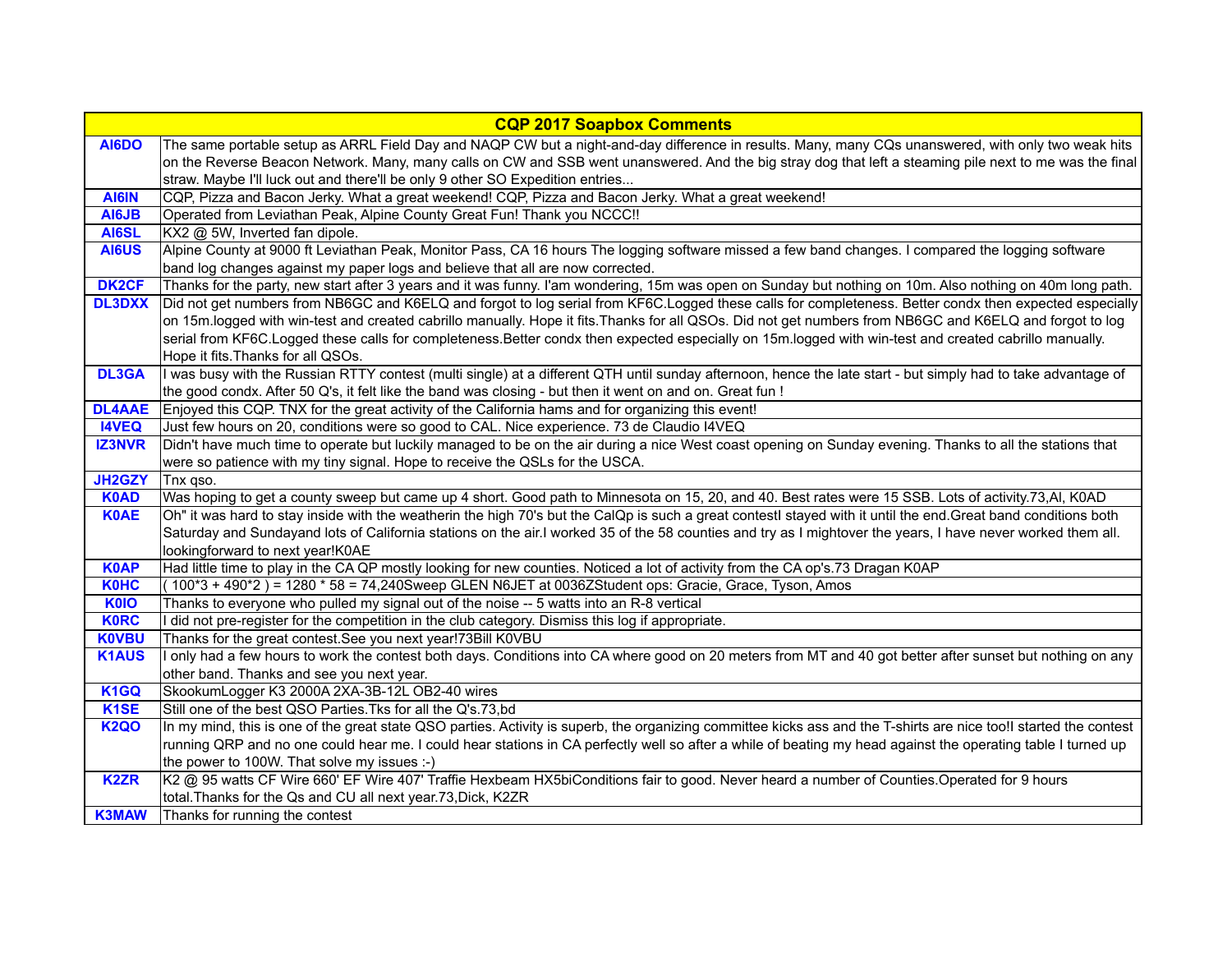| <b>CQP 2017 Soapbox Comments</b> |                                                                                                                                                                                           |
|----------------------------------|-------------------------------------------------------------------------------------------------------------------------------------------------------------------------------------------|
| <b>K3TBD</b>                     | Thanks for a super fun contest! Thanks for having a YL category, I had a blast! Glad that the rules included a break for those operating single-op. 88, Wendy<br>K3TBD                    |
| K3TW                             | Band condtions were good for QRP (5 watts).                                                                                                                                               |
| K3WA                             | Thanks for the fun.                                                                                                                                                                       |
| <b>K3WJV</b>                     | Getting "no readable QSO's" so i don't know what is exactly wrong and more importantly don't know how to fix it. I'm sure (I think) I didn't have any problems                            |
|                                  | last year, this cabrillo is generated by n1mm+ so I don't know what else to do. If I get credit for a score thats fine but if not maybe you can use this for log                          |
|                                  | checking. Wish I knew what went wrong. 73                                                                                                                                                 |
| <b>K4GM</b>                      | Conditions were unusually good in VA on Saturday. By Sunday it was very hard to find new Q's. Had fun as always.                                                                          |
| <b>K4GOP</b>                     | 13-October-2017 @ 2100 UTC: Log adjusted by K6MM: Added Name and Address.                                                                                                                 |
| <b>K4MM</b>                      | <b>FT-950A4S</b>                                                                                                                                                                          |
| K5GQ                             | tri band beam not working; which left 40M dipole.                                                                                                                                         |
| K <sub>5</sub> KJ                | Fun contest!                                                                                                                                                                              |
| <b>K5LGX</b>                     | I accidently jumped from number 4 to 6. I had no number 5.                                                                                                                                |
| <b>K5MXG</b>                     | enjoyed the contest!                                                                                                                                                                      |
| <b>K6ABA</b>                     | RE-SUBMITTED LOG BECAUSE OF PREVIOUS ERROR.                                                                                                                                               |
| <b>K6AQL/M</b>                   | Found the band change I missed previously in COLU, this version should be correct                                                                                                         |
| <b>K6AR</b>                      | I don't see anything wrong with line 602                                                                                                                                                  |
| K6BEW                            | Found error in log entry and have made correction for contact #0239.                                                                                                                      |
| <b>K6CQP</b>                     | Thank you NCCC for the use of the K6CQP club call. 73, Todd KH2TJ                                                                                                                         |
| <b>K6CSL</b>                     | Wow! What fun!                                                                                                                                                                            |
| K6DTT                            | Operated the station in Stanislaus County remotely from my QTH in Southern California. Looking forward to next year. Operated the station in Stanislaus                                   |
|                                  | County remotely from my QTH in Southern California. Had a blast and looking forward to next year.73 K6DTT                                                                                 |
| K <sub>6EI</sub>                 | This past weekend was my favorite California QSO Party of all time ? a great site, great weather, great antennas, great teammates, and pretty darn good                                   |
|                                  | propagation. We set up four stations (two CW and two SSB) near Sierraville in Sierra County (north of Truckee) and managed a clean-sweep of all 58                                        |
|                                  | multipliers while handily beat our previous score -- even making 16 QSOs on 160 meters. Oh, and we had a a lot of fun in the process. I especially want to                                |
|                                  | thank Bobby (K0XI) for organizing this event, setting up his excellent solar/battery power grid, and doing a lot of the heavy lifting throughout. Thanks also to                          |
| K6G                              | Svend (KF6EMB) for his magnificent towers and Bill Fehring (W9KKN) for a very cool N1MM+/WiFi implementation that worked incredibly well.-Jim K6EI<br>Nice to give Paul, N4PN, his sweep. |
| <b>K6ICS</b>                     | Nice to see 10-Meters open for a few hours. Glad to see 10-Meters open up for a few hours.                                                                                                |
| K6IJ                             | Fixed some errors.                                                                                                                                                                        |
| <b>K6JEB</b>                     | Not much time operate this one. Sounds like it was a good time judging by how quick I was able to generate a run. Not much time operate this one. Sounds                                  |
|                                  | like it was a good time judging by how quick I was able to generate a run.                                                                                                                |
| K6K                              | My call is N6AJ and was using the call K6K.                                                                                                                                               |
| <b>K6KLY</b>                     | only missed 4 mults                                                                                                                                                                       |
| K6LA                             | It was a fun three hours until I had to get ready for my daughter's wedding.                                                                                                              |
| <b>K6LRN</b>                     | Computer 'issues'sorry for slow comebacks!!                                                                                                                                               |
| <b>K6MHS</b>                     | McBride High School Amateur Radio Club in Long Beach, CA.                                                                                                                                 |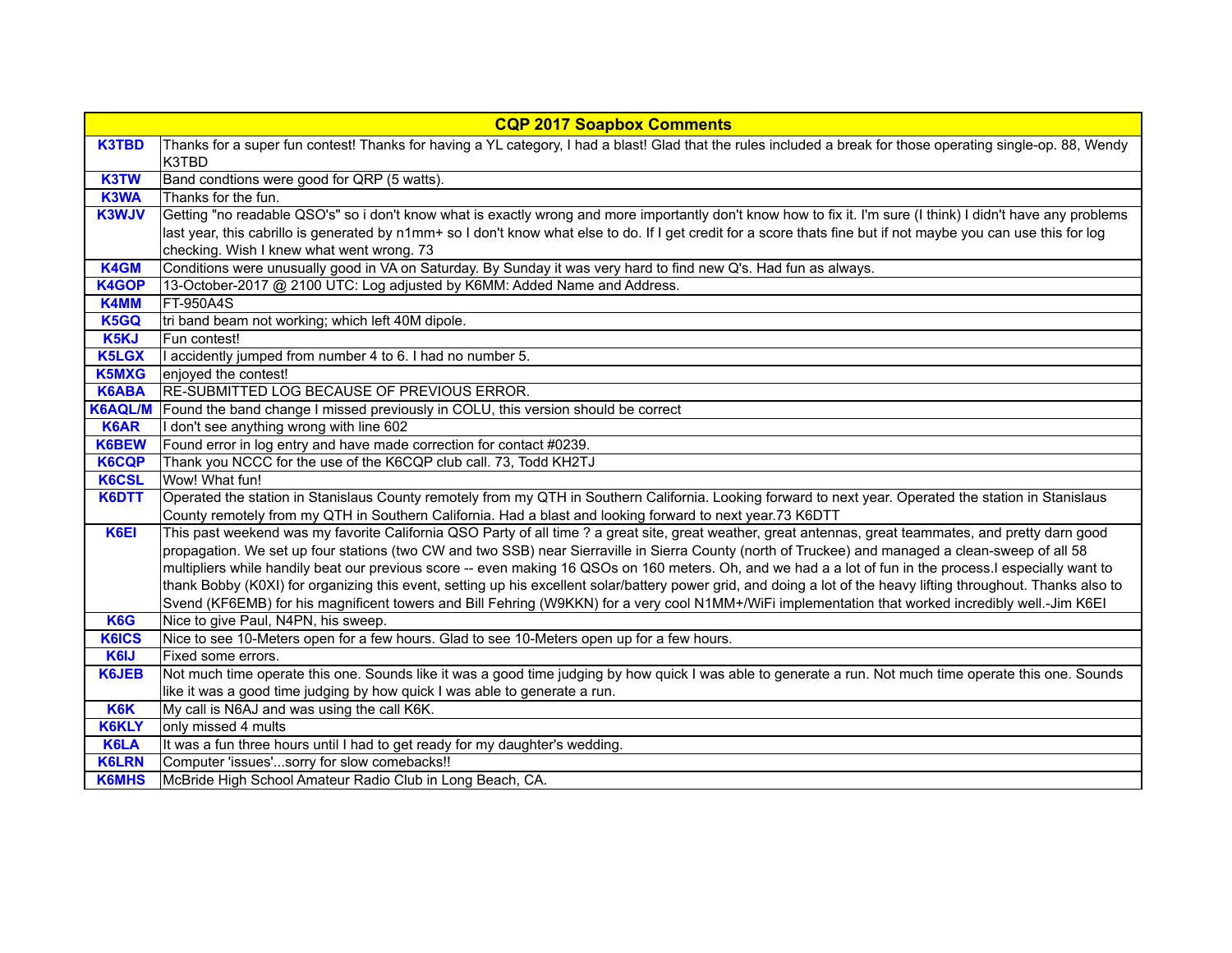| <b>CQP 2017 Soapbox Comments</b> |                                                                                                                                                                                                                                                                                                                                                                                                                                                                                                                                                                                                                                                                                                                                                                                                                                                                                                                                                                                                                                                                                                                                                                                                                                                                                                                                                                                                                                                                                                                                                                                                                                                                                                                                                                                                                                                                                                                                                                                                                                                                                                                                                                                                                                                                                                                                                                                                                                                             |
|----------------------------------|-------------------------------------------------------------------------------------------------------------------------------------------------------------------------------------------------------------------------------------------------------------------------------------------------------------------------------------------------------------------------------------------------------------------------------------------------------------------------------------------------------------------------------------------------------------------------------------------------------------------------------------------------------------------------------------------------------------------------------------------------------------------------------------------------------------------------------------------------------------------------------------------------------------------------------------------------------------------------------------------------------------------------------------------------------------------------------------------------------------------------------------------------------------------------------------------------------------------------------------------------------------------------------------------------------------------------------------------------------------------------------------------------------------------------------------------------------------------------------------------------------------------------------------------------------------------------------------------------------------------------------------------------------------------------------------------------------------------------------------------------------------------------------------------------------------------------------------------------------------------------------------------------------------------------------------------------------------------------------------------------------------------------------------------------------------------------------------------------------------------------------------------------------------------------------------------------------------------------------------------------------------------------------------------------------------------------------------------------------------------------------------------------------------------------------------------------------------|
| <b>K6NV</b>                      | The east side of the sierras with a small station not the best for working back into Northern CA. Very pleased with the EU's calling me Sunday. with this part-                                                                                                                                                                                                                                                                                                                                                                                                                                                                                                                                                                                                                                                                                                                                                                                                                                                                                                                                                                                                                                                                                                                                                                                                                                                                                                                                                                                                                                                                                                                                                                                                                                                                                                                                                                                                                                                                                                                                                                                                                                                                                                                                                                                                                                                                                             |
|                                  | time effort goal was to break 500 Q's, just could get the last few Sunday. Unfortunately I had bad noise on 40m most of the contest. TNX for the                                                                                                                                                                                                                                                                                                                                                                                                                                                                                                                                                                                                                                                                                                                                                                                                                                                                                                                                                                                                                                                                                                                                                                                                                                                                                                                                                                                                                                                                                                                                                                                                                                                                                                                                                                                                                                                                                                                                                                                                                                                                                                                                                                                                                                                                                                            |
|                                  | Q's…………Bob                                                                                                                                                                                                                                                                                                                                                                                                                                                                                                                                                                                                                                                                                                                                                                                                                                                                                                                                                                                                                                                                                                                                                                                                                                                                                                                                                                                                                                                                                                                                                                                                                                                                                                                                                                                                                                                                                                                                                                                                                                                                                                                                                                                                                                                                                                                                                                                                                                                  |
| <b>K6T</b>                       | This was my 1st solo CQP from Contra Costa county.For 2017, condx. were better than I had expected they would be.An FT-1000mp was run barefoot into a<br>2-el 8JK sloping VEE beam,a CHA-250 vertical and a 3-el Hygain yagi for 10 meters. Surprisingly, Saturday afternoon produced a 10 meter openingwith such<br>surprises as HI8A & PY2NY.Disappointingly, Asia was nowhere to be found.Only 20% of the QSOs were made on SSB, I would have done more butnot<br>enough SSB people materialized for this contest event.I made extensive use of classic JPS NIR-12 Dual DSP and Autek QF-1Aaudio filters. The NIR-12 got<br>rid of some of the junk and the QF-1Apeaked weak signals so they would nicely pop into the headphones. The exceptional break-in of the Yaesu radio allowed<br>me to hear numerous stations calling me even BEFORE my CQ call was finished.Wassup with THAT? Patience will make you more QSOs than beingoverly<br>anxious. Remember this: while I am transmitting I CAN'T HEAR YOU!My BIGGEST BEEF is with stations running SO2R (or are otherwise justcareless), who<br>call a LOUD CQ and then disappear. I call them 3 times(others also call) with no reply. I send QRL? 3 times with no response. It's now safe to assume the<br>frequency is open so I call CQ CQP. Immediately the station comes back to resume operations - WRONG! The frequency is NOW in use by someone else.<br>Remember the rule of listening FIRST before you transmit?If the stationed had LISTENED FIRST he would have heard me calling CQ.I call this station and<br>he immediately comes back to me, proof positive that he DID (or was capable of) hearing me in the beginning. This BTW is why I believe SP2R should be its<br>OWN category. It's not fairthat we single OPS have to compete with people who violate the spirit of the opergation. If I TOO find a way to "cheat", maybe I can<br>beat them. The better solution is to let them compete in their own play pen. I missed a sweep due to lack of hearing: ND, NE, RI, MS, AK, AB & MR. County-<br>wise, 42 counties ended up in the K6T log.Numerous stations ended up in the log on multiple band-modes - CooL!Where were the ladies on the air this<br>weekend? I only worked 2 of them. You can read my write up of this contest later in the week at theWQ6X Contest Blog: http://WQ6X. Blogspot. ComWhat did<br>YOU do in the California QSO party? Is K6T in your log? |
| K6VO                             | This year Richard, K6RBS, Tim, AF6GL and I (K6NR) once again put K6VO on the air for the California QSO Party, with Mike, NM6X providing logistical                                                                                                                                                                                                                                                                                                                                                                                                                                                                                                                                                                                                                                                                                                                                                                                                                                                                                                                                                                                                                                                                                                                                                                                                                                                                                                                                                                                                                                                                                                                                                                                                                                                                                                                                                                                                                                                                                                                                                                                                                                                                                                                                                                                                                                                                                                         |
|                                  | support. We had a good time as always, but the noise at my desert station near Victorville has gotten worse every year and was particularly bad this year. I                                                                                                                                                                                                                                                                                                                                                                                                                                                                                                                                                                                                                                                                                                                                                                                                                                                                                                                                                                                                                                                                                                                                                                                                                                                                                                                                                                                                                                                                                                                                                                                                                                                                                                                                                                                                                                                                                                                                                                                                                                                                                                                                                                                                                                                                                                |
|                                  | have at least three strong noise sources and they impact all bands, especially 20 meters and below (QRN is 20 over 9 on 40m). Apologies to everyone who                                                                                                                                                                                                                                                                                                                                                                                                                                                                                                                                                                                                                                                                                                                                                                                                                                                                                                                                                                                                                                                                                                                                                                                                                                                                                                                                                                                                                                                                                                                                                                                                                                                                                                                                                                                                                                                                                                                                                                                                                                                                                                                                                                                                                                                                                                     |
|                                  | called who we could not pull out.Conditions were fair, with a short 10 meter opening. We didn't seem to get as many callers answering our Cqs, but perhaps                                                                                                                                                                                                                                                                                                                                                                                                                                                                                                                                                                                                                                                                                                                                                                                                                                                                                                                                                                                                                                                                                                                                                                                                                                                                                                                                                                                                                                                                                                                                                                                                                                                                                                                                                                                                                                                                                                                                                                                                                                                                                                                                                                                                                                                                                                  |
|                                  | we couldn't hear them in the noise. Lots of DX on Sunday morning ? we had 101 DX QSOs overall. Hats off to our friends in Ontario who provided 88 QSOs.                                                                                                                                                                                                                                                                                                                                                                                                                                                                                                                                                                                                                                                                                                                                                                                                                                                                                                                                                                                                                                                                                                                                                                                                                                                                                                                                                                                                                                                                                                                                                                                                                                                                                                                                                                                                                                                                                                                                                                                                                                                                                                                                                                                                                                                                                                     |
|                                  | Once again Alaska was a no show and we finished with 57 of 58 mults.Our QSO count and score was down from past years, not sure it was us, the QRN, or                                                                                                                                                                                                                                                                                                                                                                                                                                                                                                                                                                                                                                                                                                                                                                                                                                                                                                                                                                                                                                                                                                                                                                                                                                                                                                                                                                                                                                                                                                                                                                                                                                                                                                                                                                                                                                                                                                                                                                                                                                                                                                                                                                                                                                                                                                       |
|                                  | conditions. Our thanks to everyone for the QSOs.Dana, K6NRStation: K3 -> AL1200, 1200 W Antennas: 10m 5L@48', 15m 5L@45', 20m 4L@60'40m                                                                                                                                                                                                                                                                                                                                                                                                                                                                                                                                                                                                                                                                                                                                                                                                                                                                                                                                                                                                                                                                                                                                                                                                                                                                                                                                                                                                                                                                                                                                                                                                                                                                                                                                                                                                                                                                                                                                                                                                                                                                                                                                                                                                                                                                                                                     |
|                                  | 4square array80m top loaded vertical over 66 radials 40m/80m trap dipole @ 55' 160m inverted L over same radialsMisc receive                                                                                                                                                                                                                                                                                                                                                                                                                                                                                                                                                                                                                                                                                                                                                                                                                                                                                                                                                                                                                                                                                                                                                                                                                                                                                                                                                                                                                                                                                                                                                                                                                                                                                                                                                                                                                                                                                                                                                                                                                                                                                                                                                                                                                                                                                                                                |
| K6VVA/6                          | Very limited activation in SBEN again this year.                                                                                                                                                                                                                                                                                                                                                                                                                                                                                                                                                                                                                                                                                                                                                                                                                                                                                                                                                                                                                                                                                                                                                                                                                                                                                                                                                                                                                                                                                                                                                                                                                                                                                                                                                                                                                                                                                                                                                                                                                                                                                                                                                                                                                                                                                                                                                                                                            |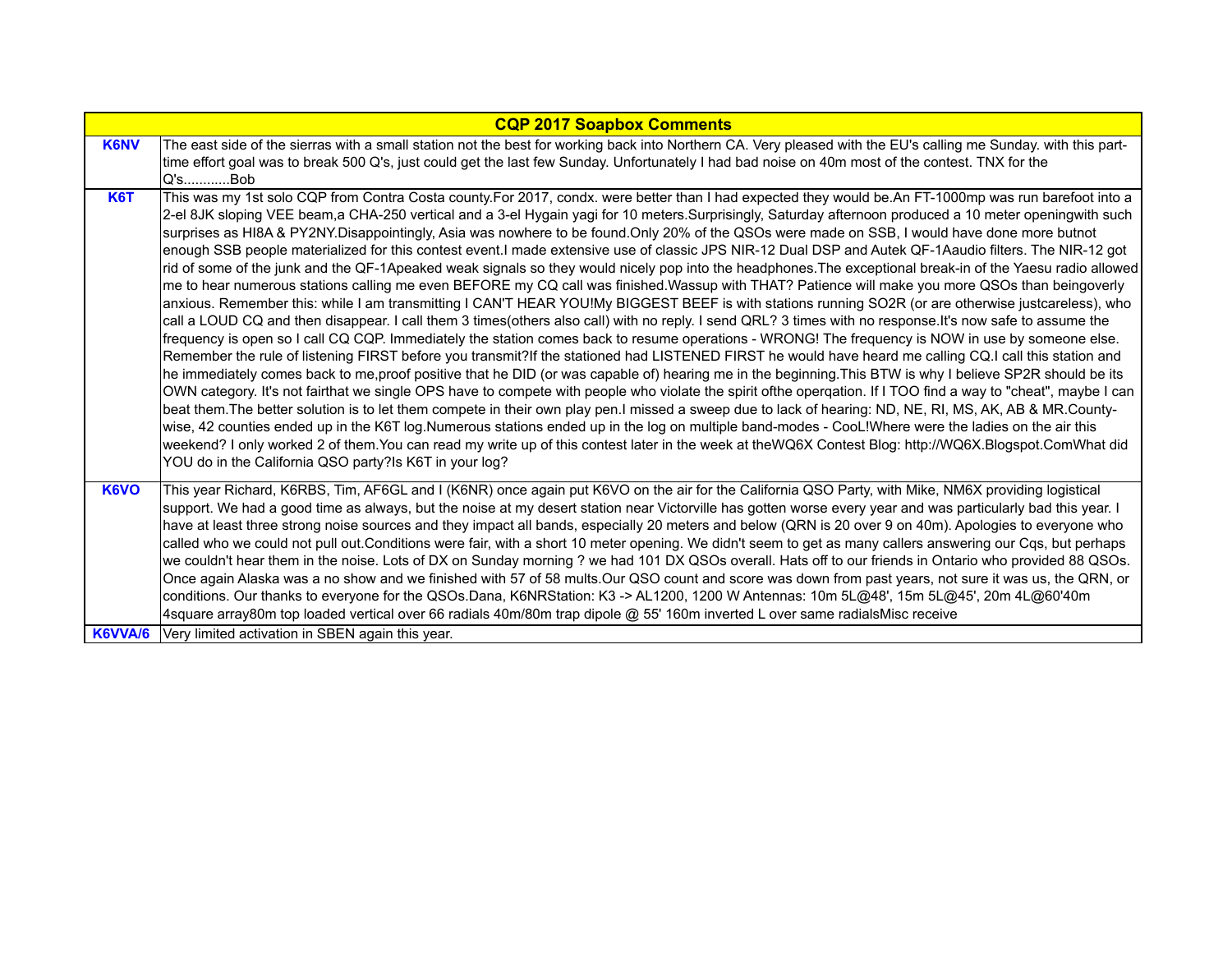| <b>CQP 2017 Soapbox Comments</b> |                                                                                                                                                                                                                                                                                                                                                                                                                                                                                                                                                                                                                                                                                                                                                                                                                                                                                                                                                                                                                                                                                                                                                                                                                                                                                                                                                                                                                                                                                                                                                                                                                                                                                                                                                                                                                                                                   |
|----------------------------------|-------------------------------------------------------------------------------------------------------------------------------------------------------------------------------------------------------------------------------------------------------------------------------------------------------------------------------------------------------------------------------------------------------------------------------------------------------------------------------------------------------------------------------------------------------------------------------------------------------------------------------------------------------------------------------------------------------------------------------------------------------------------------------------------------------------------------------------------------------------------------------------------------------------------------------------------------------------------------------------------------------------------------------------------------------------------------------------------------------------------------------------------------------------------------------------------------------------------------------------------------------------------------------------------------------------------------------------------------------------------------------------------------------------------------------------------------------------------------------------------------------------------------------------------------------------------------------------------------------------------------------------------------------------------------------------------------------------------------------------------------------------------------------------------------------------------------------------------------------------------|
| K6WSC/6                          | I had so much fun as a single-op county expedition in the 7QP I wanted to do it again in the CQP. In the 7QP, I operated in the next county which was all of a<br>30-minute drive from my house. The CQP would involve at least a four-day trip. I started looking for a suitable site (120vac, space to set up my antenna,<br>surrounding terrain, showers, food, etc.) in Imperial and later Riverside county. No location met all of my criteria, so I started looking in the next nearest<br>county, San Diego and choose a site in Borrego Springs. San Diego is not exactly a rare county, but CA is a big state and the southern quarter of state only<br>has four counties. Maybe next time I can make it a longer trip and activate one of the rare counties. The antenna was a 40-10m fan dipole with the center at<br>20 feet. The rig was TS-590S. The air temperature got to 97 degrees. I am always amazed at how hot the rig can get and still keep working. The rig did quit<br>working however when I moved my feet and the ground strap between the rig and the power supply contacted the plus side of the supply. I quickly fixed that<br>problem.I worked 50 of the 58-possible state and Canadian area multipliers, with AZ being among the missing. The CA county count was 33, all on 40m<br>except for my neighbor in Imperial county K6QK, both of us on the inland side of the coastal mountains. The DX count was 13. The food part of it did not work<br>out so well. The park I was staying in did not get their kitchen operational when they said they would. I could not drive my vehicle (Honda Odyssey) to get<br>food as it was part of the antenna support system. I survived on a bag of carrots and a few energy bars for 48 hours. It was lots of fun. Thanks to the CQP<br>sponsors for a great QSO Party.73, Bill K6WSC |
| <b>K7ACZ</b>                     | Rig: IC-7600, Ant: F12 C33 Yagi at 70 ft, 40/80/160 sloper at 65 ftl am too close to CA to work stations on 20/15 mtrs. I could hear many outsideof CA stations<br>working CA stations but I could not hear the CA sta. Plus I heardno CA stations on 80 or 160 mtrs. Almost all of my contacts were on 40 mtrs. Rig: IC-7600,<br>Ant: F12 C33 Yagi at 70 ft, 40/80/160 sloper at 65 ft                                                                                                                                                                                                                                                                                                                                                                                                                                                                                                                                                                                                                                                                                                                                                                                                                                                                                                                                                                                                                                                                                                                                                                                                                                                                                                                                                                                                                                                                           |
| <b>K7HBN</b>                     | Great fun as usual                                                                                                                                                                                                                                                                                                                                                                                                                                                                                                                                                                                                                                                                                                                                                                                                                                                                                                                                                                                                                                                                                                                                                                                                                                                                                                                                                                                                                                                                                                                                                                                                                                                                                                                                                                                                                                                |
| <b>K7QA</b>                      | Running 25 watts to test several modified antennas.                                                                                                                                                                                                                                                                                                                                                                                                                                                                                                                                                                                                                                                                                                                                                                                                                                                                                                                                                                                                                                                                                                                                                                                                                                                                                                                                                                                                                                                                                                                                                                                                                                                                                                                                                                                                               |
| <b>K7QDX</b>                     | 99% fixed station. Two mobile operation contacts from Yolo and Sacramento counties to San Diego county (same station)                                                                                                                                                                                                                                                                                                                                                                                                                                                                                                                                                                                                                                                                                                                                                                                                                                                                                                                                                                                                                                                                                                                                                                                                                                                                                                                                                                                                                                                                                                                                                                                                                                                                                                                                             |
| <b>K7XC</b>                      | Northern NV is NOT the place to be for this contest. Forced to work people on 20M Back-scatter during the day and the low bands after dark. Had a dental<br>procedure on Friday afternoon which left me tired, sore and in pain Not a good way to be in a contest. Worked a few of the boys on CW when I felt up to it<br>as I wasn't up to talking. Tried running W6's back-scatter on 20M but LOUD EU and RA stations kept calling me so I just stopped CQing rather than<br>disappoint them. 3ele 20M Mono-band Yagi up 43', 40/80 Meter Fan Inv Vee at 40', IC-746, AL-80B @ 750W. See you in the pileups for CQ WW DX SSB in a<br>couple weeks. Many Thanks to the N1MM+ Gang for their work to provide a up to date top notch software package for everyone, it is most appreciated! KB!<br>Northern NV is NOT the place to be for this contest. Forced to work people on20M Back-scatter during the day and the low bands after dark. Had a dental<br>procedure on Friday afternoon which left me tired, sore and in pain Not agood way to be in a contest. Worked a few of the boys on CW when I felt up toit as<br>I wasn't up to talking. Tried running W6's back-scatter on 20M but LOUDEU and RA stations kept calling me so I just stopped CQing rather thandisappoint<br>them. 3ele 20M Mono-band Yagi up 43', 40/80 Meter Fan Inv Vee at40', IC-746, AL-80B @ 750W. See you in the pileups for CQ WW DX SSB in a couple<br>weeks. Many Thanks to the N1MM+ Gang for their work to provide a up to date top notch software package for everyone, it is most appreciated! KB!                                                                                                                                                                                                                                                                        |
| <b>K7YMA</b>                     | Great fun as usual. Lots of stations on Saturday, but none not already worked on Sunday. 33 new counties towards Worked All California award. Yuma, AZ                                                                                                                                                                                                                                                                                                                                                                                                                                                                                                                                                                                                                                                                                                                                                                                                                                                                                                                                                                                                                                                                                                                                                                                                                                                                                                                                                                                                                                                                                                                                                                                                                                                                                                            |
|                                  | not ideal location to work CA - maybe go back to Black Mountain (Imperial County) next year. Thanks for another great event.                                                                                                                                                                                                                                                                                                                                                                                                                                                                                                                                                                                                                                                                                                                                                                                                                                                                                                                                                                                                                                                                                                                                                                                                                                                                                                                                                                                                                                                                                                                                                                                                                                                                                                                                      |
| K8BF                             | Always a lot of fun for our members in the CA-QSO Party.                                                                                                                                                                                                                                                                                                                                                                                                                                                                                                                                                                                                                                                                                                                                                                                                                                                                                                                                                                                                                                                                                                                                                                                                                                                                                                                                                                                                                                                                                                                                                                                                                                                                                                                                                                                                          |
| <b>K8MRT</b>                     | Not much time this year, but my favorite state contest by far. - Karl<br>100 Watts & a Wire                                                                                                                                                                                                                                                                                                                                                                                                                                                                                                                                                                                                                                                                                                                                                                                                                                                                                                                                                                                                                                                                                                                                                                                                                                                                                                                                                                                                                                                                                                                                                                                                                                                                                                                                                                       |
| <b>K9BBQ</b><br><b>K9NR</b>      | 57 Counties! Missed one lousy county!Lots of fun. Thanks for all the Q's                                                                                                                                                                                                                                                                                                                                                                                                                                                                                                                                                                                                                                                                                                                                                                                                                                                                                                                                                                                                                                                                                                                                                                                                                                                                                                                                                                                                                                                                                                                                                                                                                                                                                                                                                                                          |
| <b>K9NW</b>                      | Tnx QSOs!!                                                                                                                                                                                                                                                                                                                                                                                                                                                                                                                                                                                                                                                                                                                                                                                                                                                                                                                                                                                                                                                                                                                                                                                                                                                                                                                                                                                                                                                                                                                                                                                                                                                                                                                                                                                                                                                        |
| <b>K9ZO</b>                      | Always a pleasure!                                                                                                                                                                                                                                                                                                                                                                                                                                                                                                                                                                                                                                                                                                                                                                                                                                                                                                                                                                                                                                                                                                                                                                                                                                                                                                                                                                                                                                                                                                                                                                                                                                                                                                                                                                                                                                                |
| <b>KA2YRA</b>                    | Thanks for a FB contest!                                                                                                                                                                                                                                                                                                                                                                                                                                                                                                                                                                                                                                                                                                                                                                                                                                                                                                                                                                                                                                                                                                                                                                                                                                                                                                                                                                                                                                                                                                                                                                                                                                                                                                                                                                                                                                          |
| <b>KA6BIM</b>                    | Just Played a few hours on 80 after a day of providing comms for a local marathon. Nice to be able to keep in touch with old friends. KB                                                                                                                                                                                                                                                                                                                                                                                                                                                                                                                                                                                                                                                                                                                                                                                                                                                                                                                                                                                                                                                                                                                                                                                                                                                                                                                                                                                                                                                                                                                                                                                                                                                                                                                          |
|                                  |                                                                                                                                                                                                                                                                                                                                                                                                                                                                                                                                                                                                                                                                                                                                                                                                                                                                                                                                                                                                                                                                                                                                                                                                                                                                                                                                                                                                                                                                                                                                                                                                                                                                                                                                                                                                                                                                   |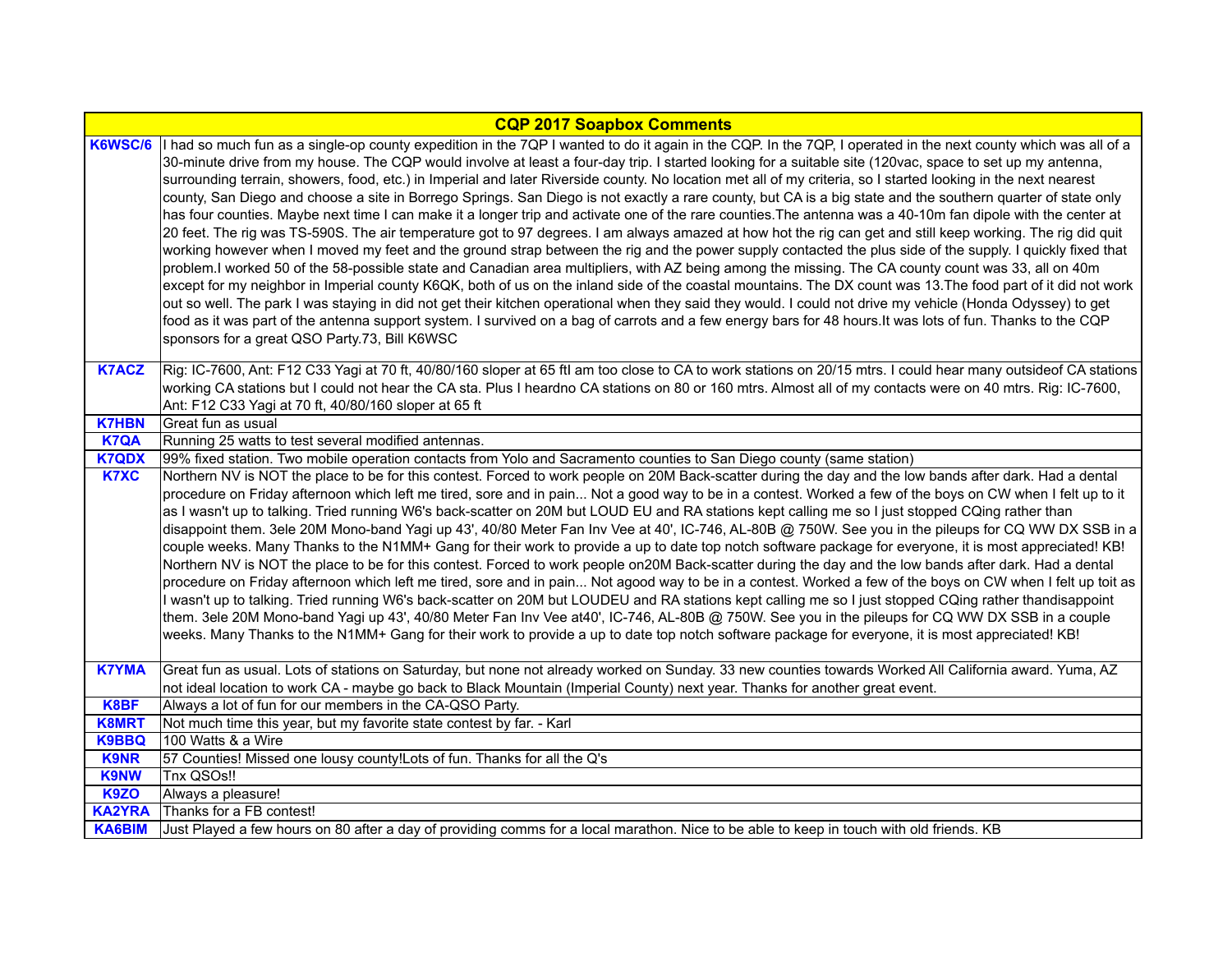|                    | <b>CQP 2017 Soapbox Comments</b>                                                                                                                                 |
|--------------------|------------------------------------------------------------------------------------------------------------------------------------------------------------------|
|                    | KA7RRA   I had fun looking forward to 2018 I had fun looking for 2018                                                                                            |
| <b>KB9ENS</b>      | Great contest. More QSOs this year than last. Fun times.                                                                                                         |
| <b>KB9HO</b>       | First time for the California QSO party. Thanks                                                                                                                  |
|                    | KCOMVF   That was fun. Thanks. Wish I could have worked longer.                                                                                                  |
| KC5DCT             | Good contest. Have a nice day.                                                                                                                                   |
| <b>KC9QQ</b>       | It was nice to hear lots of stations on 15M. I did not have much time, but couldn't resist working some stations on 15M.                                         |
|                    | KC9RRN Lots of fun, disappointed in the county coverage                                                                                                          |
| <b>KC9YL</b>       | great fun - first CW contest - first CW QSOs - this is going to be habit-forming!!!                                                                              |
| <b>KDONMZ</b>      | Great signals Had funFirst time for BVCARC                                                                                                                       |
| <b>KD5FBA</b>      | Fun Fun Fun! Love this QSO party even with strange conditions. Glad that 15 opened up!                                                                           |
| <b>KD8DEU</b>      | I'm a county hunter and worked the event primarily for that. First time entering event.                                                                          |
| <b>KE0JMK</b>      | A great operational learning experience! Have not yet found linux logging software that exports Cabrillo logs in exact format requirements without manual        |
|                    | editing. Perhaps manual editing is normal for everyone, for every contest? Antenna was monoband inverted-V wire, center mast 20 feet tall.                       |
| <b>KE0OR</b>       | I operator for 11 hours over two days. The biggest limitation I experienced was having only 2 bands, 40 and 20 meters, available. I am planning to add some      |
|                    | antennas before the end of October 2017. The contest was a lots of fun. Conditions on twenty meters were great!                                                  |
| <b>KE0TT</b>       | K3/10 at 5 watts to an 88' dipole up about 45' fed with ladder line and tuner. Terrain slopes to the west with about a 200' downhill over about a mile distance, |
|                    | which helps my QRP and wire a lot for CQP. Thanks for your great ears out there, enjoyed the activity and the Q's. C U next time, 73, Dan ke0tt                  |
| <b>KE0Z</b>        | Thanks to all the good California operators for taking time to dig my QRP signal out of the noise.                                                               |
| <b>KE4KY</b>       | Great contest to do, especially on a rainy weekend. Good luck to all the CA clubs that entered the contest!                                                      |
| <b>KE6FQC</b>      | A MULT ISSUE WITH MARPCOUNTED AS MULT AFTER ANOTHER COUNTY GOT COUNTED. COULD NOT EDIT THAT. HAD FUN IN BAD                                                      |
|                    | PROPAGATION.                                                                                                                                                     |
| <b>KE6IUE</b>      | Thanks!                                                                                                                                                          |
| <b>KE6PLA</b>      | Second year participating, did 3 times better than last and had a blast!                                                                                         |
| <b>KE6WC</b>       | thanks!                                                                                                                                                          |
| <b>KE6ZSN</b>      | Thank You to all the NCCC members that made it happen!!!73&KB John                                                                                               |
| <b>KE8EAS</b>      | Not many points, but I thought I'd join the fun! Haven't done this contest before. But, heard some folks calling CQ, figured I'd join the fun!                   |
| KF3G               | Operated from FM29jwCW Contacts: 32Duplicates: 2  W6YI of SDIE and WC6H of CALA, each on 20 Meters twice.CW Multiplier: 3Counties Multiplier:                    |
|                    | 18(32 QSOs - 2 Duplicates) x 3 CW Multiplier = 90 QSO Points90 QSO Points x 18 Total Multipliers = 1620 Total ScoreAlso, unfortunately - I sent '013 PA' to      |
|                    | two (2) Stations - K7JA/6 and then N6TU.                                                                                                                         |
| <b>KF4QFJ</b>      | I had a great time chasing Californian operators, and making CW QSOs. I'm looking forward to 2018 CQP! -Good DXing & 73de KF4QFJ                                 |
| <b>KF6NCX</b>      | Late log permitted. Extension approved by K6MM.                                                                                                                  |
| KF6ZXO             | Log converted by K6MM from an Excel file into the Cabrillo format. Completed at 0200 UTC on 10/24/2017. Exception to the deadline. 73, John, K6MM                |
| KG5VK              | Part Time effort less than 100 Q's but had some fun Cheers! Steve KG5VK                                                                                          |
| <b>KG6LHW</b>      | I look forward to being more prepared to play again next year. Thank you!                                                                                        |
| <b>KG6N</b>        | Hunted for AK for last mult and finally got it! Went QRT after.                                                                                                  |
| KG8FE              | TOO BUSY TO CONTEST THIS YEAR. NOT ENOUGH TIME TO PLAY IN THE QSO PARTY THIS YEAR. 73, KG8FE.                                                                    |
| KH <sub>2</sub> EE | Transferring from paper log to this format took a few tries. Will use loggerprogram next time. It was a fun contest. 73's Wes                                    |
| <b>KI6OY</b>       | 100 watts and a wire. I ran the station into the ground running. No one was injured in the process. 100 watts and a wire. I ran the station into the ground      |
|                    | running. No one was injured in the process.                                                                                                                      |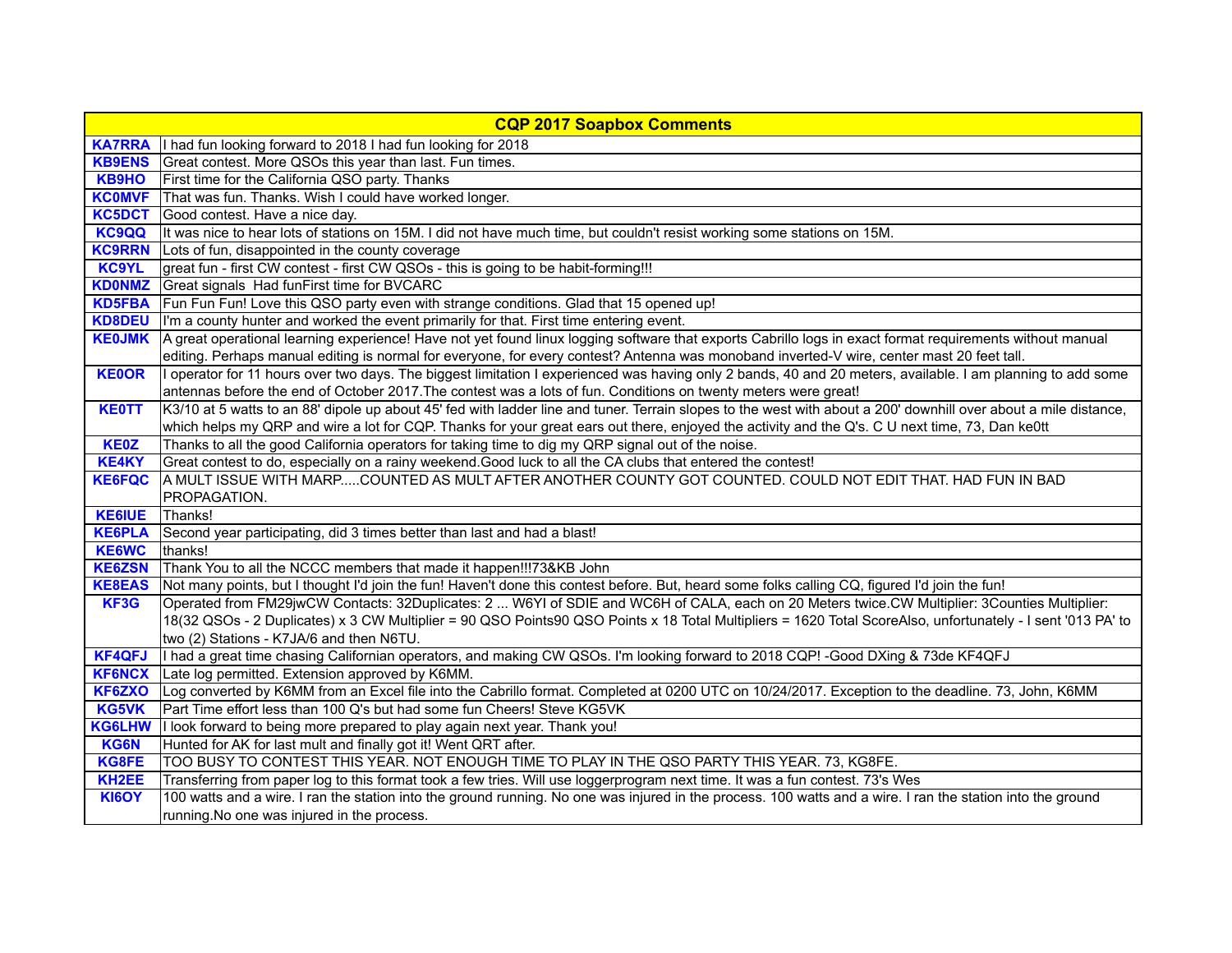|                    | <b>CQP 2017 Soapbox Comments</b>                                                                                                                                                                                                                                           |
|--------------------|----------------------------------------------------------------------------------------------------------------------------------------------------------------------------------------------------------------------------------------------------------------------------|
| KJ4IWZ             | great qso party, conditions not the best here in TN, remnants of hurricane passing thru. Still had a great time.                                                                                                                                                           |
| <b>KJ4LQX</b>      | Thanks for the QSO. Hope everyone stayed/remains safe with all the fires going on out there. 73                                                                                                                                                                            |
| <b>KJ80</b>        | Only had 1.5 hours to work with. Good to contact old friends.                                                                                                                                                                                                              |
| <b>KK4BZ</b>       | power=80 W, grid=FM18eu, antenna=dipole, equipment=TS570S, comment=antenna is G5RV at 35 ft in trees, Thanks for the fun! power=80 W,                                                                                                                                      |
|                    | grid=FM18eu, antenna=dipole, equipment=TS570S,comment=antenna is G5RV at 35 ft in trees, Thanks for the fun!                                                                                                                                                               |
| <b>KK4R</b>        | I had a lot of fun Saturday, and conditions were pretty good. On Sunday, QSB was a problem, 20M wasn't great, and, not surprisingly, I kept hearing the same<br>stations, so it got a bit slow. The bottom line -- I was happy to be back for the CAP after missing a few! |
| <b>KK4VA</b>       | Used K3, LP-PAN 2, CW Skimmer and N1MM+. Buddipole vertical with 2 counterpoise up about 12 feet.                                                                                                                                                                          |
| KK6L               | A frustrating venture with poor antennas, but considering the band conditionsand distance, I think I did pretty well with what I had to work with. :) Nextyear in                                                                                                          |
|                    | Jerusalem! ;)                                                                                                                                                                                                                                                              |
| <b>KK6NON</b>      | Youth (17 years old)                                                                                                                                                                                                                                                       |
| <b>KK6NTL</b>      | Original .XML file received. K6MM contacted operator and received text files which were converted to this new Cabrillo log on November 11, 2017                                                                                                                            |
| <b>KK6VLO</b>      | Troy Meadows Campground, 7800 feet elevation, 35 degrees outside, end fed wire antenna, running off the camper battery.                                                                                                                                                    |
| <b>KK6YDI</b>      | just having fun!                                                                                                                                                                                                                                                           |
| <b>KK7A</b>        | I messed up QSO number 1 in my computer log so actually started with number 2.                                                                                                                                                                                             |
| <b>KL7RST</b>      | Call is Special event call for 150th Anniversary of Alaska becoming a US Territory. Kotlik School Radio Club WL7CXM using the Alaska 150th Anniversary call                                                                                                                |
|                    | KL7RST to celebrate the 150th Anniversary of Alaska becoming a US Territory on Oct 18 1867.                                                                                                                                                                                |
| <b>KM6AXC</b>      | I do not understand the multiplier issue. So, I may have goofed in that regard.Good party!! ThanksJerry Crabill                                                                                                                                                            |
| <b>KM6FOY</b>      | Corrected errors                                                                                                                                                                                                                                                           |
| KM6G               | Thanks for hosting the QSO!                                                                                                                                                                                                                                                |
| <b>KM6HQS</b>      | See http://wwrof.org/cabrillo/cabrillo-specification-v3/for valid values. Thanks for doing this -- great opportunity also to test antenna setups!                                                                                                                          |
| <b>KN4VV</b>       | Thanks to those 18 ops who were able to dig my signal out of the mud. I was QRPinto a hamstick on an old Alpha Delta Outpost tripod - it was great fun and                                                                                                                 |
|                    | lookforward to next year!                                                                                                                                                                                                                                                  |
| KN4Y               | Between wife in rehab with broken hip and pending hurricane wasable to get a few hours operating. I am not a fan of using serial numbers in a State fun QSO                                                                                                                |
|                    | party. Operated CW as much as passible with wife in rehab with broken hip and a pending hurricane winds. Not a fan of using serial numbers in a suppose to                                                                                                                 |
|                    | be fun State QSO party. Great surprise, I worked a mobile on CW. This QSO party ranks in the top five on my list.                                                                                                                                                          |
| KT4BOB             | had fun!!!!                                                                                                                                                                                                                                                                |
| <b>KU6F</b>        | with K6TTT both YL's YL OPS: KU6F WITH W6TTF                                                                                                                                                                                                                               |
| LY5W               | TNX FOR QSO PARTYI LIKE IT!                                                                                                                                                                                                                                                |
| <b>NOBUI</b>       | Not a lot of time to put in but it was fun.73, Mike N0BUI                                                                                                                                                                                                                  |
| N <sub>1</sub> DC  | Thanks to the organizing team for another great event. Happy to improve my score over 2016. Thanks for the QSO's.73, Rick N1DC                                                                                                                                             |
| <b>N1NN</b>        | 12TH CALIFORNIA QSO PARTY                                                                                                                                                                                                                                                  |
| N <sub>2</sub> BEG | only ran 15m CW for a few QSOs. Thanks!                                                                                                                                                                                                                                    |
| <b>N2RHL</b>       | updated log, first time used medium club when my club is under small                                                                                                                                                                                                       |
| <b>N4ARO</b>       | Have enjoyed working the CA party since the 1970's Thanks to all who work hard to make it the best.                                                                                                                                                                        |
| N4CCJ              | Good signals for "S&P. Surprised that 40 meter was as open to KY as it was. Good show of stations in CA.                                                                                                                                                                   |
| N4CW               | Just wish I had had more time to devote to the contest. Great fun as usual. Wish there were more mobiles! Thanks, CQP.                                                                                                                                                     |
| <b>N4JBN</b>       | Enjoyed the California QSO party. All the bands were busy with pileups everywhere. Thanks to all who answered my call.73's                                                                                                                                                 |
| <b>N4NTO</b>       | Enjoyed the brief time I got to play!Started as a brief 20 meter effort, but was glad to log a few on 15 and even 10!                                                                                                                                                      |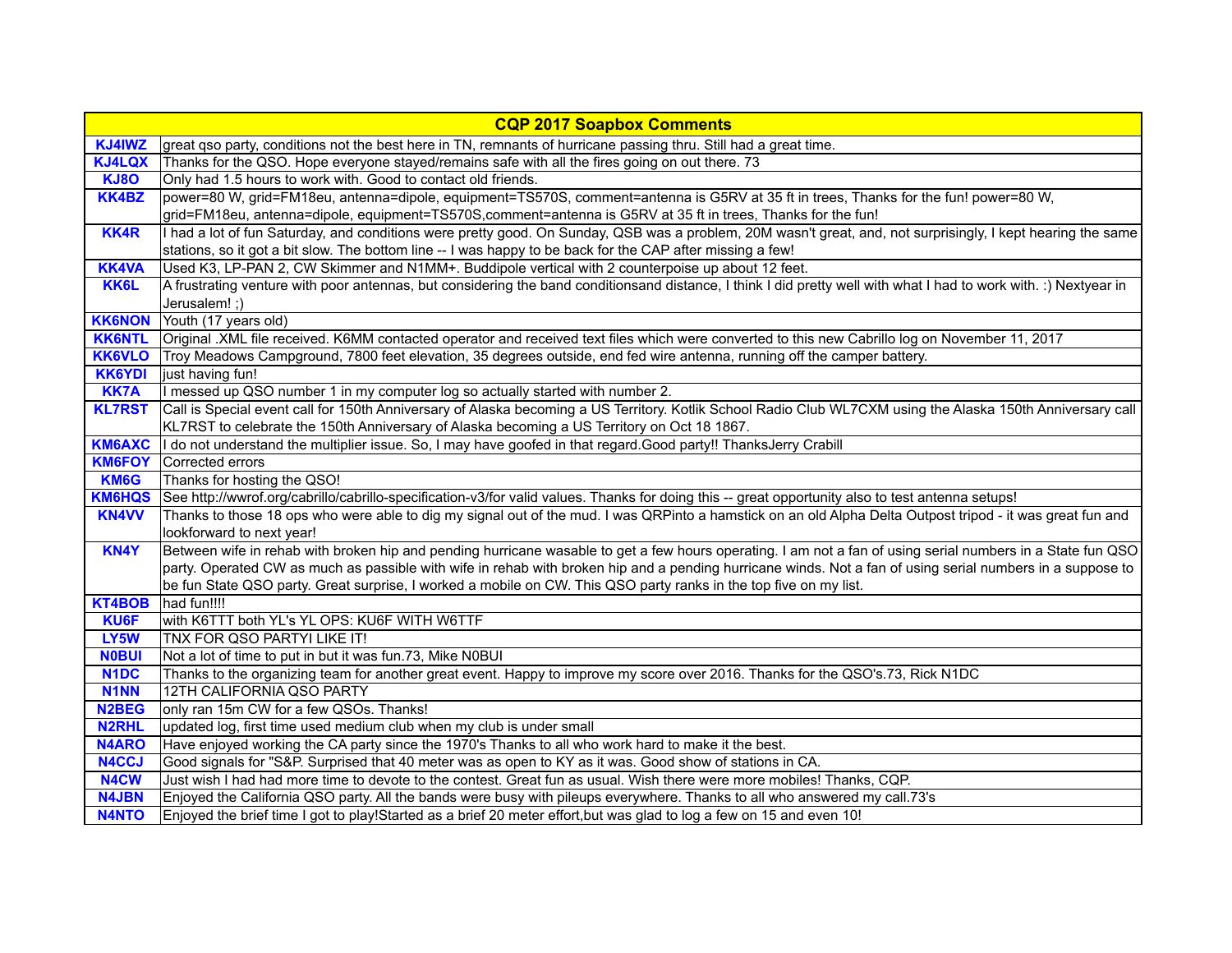|                   | <b>CQP 2017 Soapbox Comments</b>                                                                                                                                                                                                                                                                                                                                                                                                                                                                                                                                                                                                                                                                                                                                                                                                                                                                                                                                                                                                                                                                                                                                                                                                                                                        |
|-------------------|-----------------------------------------------------------------------------------------------------------------------------------------------------------------------------------------------------------------------------------------------------------------------------------------------------------------------------------------------------------------------------------------------------------------------------------------------------------------------------------------------------------------------------------------------------------------------------------------------------------------------------------------------------------------------------------------------------------------------------------------------------------------------------------------------------------------------------------------------------------------------------------------------------------------------------------------------------------------------------------------------------------------------------------------------------------------------------------------------------------------------------------------------------------------------------------------------------------------------------------------------------------------------------------------|
| <b>N4PN</b>       | LOTS OF ACTIVITY AS USUALONLY MOBILE AS USUAL, K6AQL.THANKS TO ALL WHO ALWAYS MAKE IT FUNGOT THE SWEEP WITH K6G                                                                                                                                                                                                                                                                                                                                                                                                                                                                                                                                                                                                                                                                                                                                                                                                                                                                                                                                                                                                                                                                                                                                                                         |
|                   | INGLEN EARLY ON SATURDAY AFTERNOON Fun as alwaysthanks to all the CA bunch                                                                                                                                                                                                                                                                                                                                                                                                                                                                                                                                                                                                                                                                                                                                                                                                                                                                                                                                                                                                                                                                                                                                                                                                              |
| <b>N4YDU</b>      | SO, Assisted, Mixed Mode                                                                                                                                                                                                                                                                                                                                                                                                                                                                                                                                                                                                                                                                                                                                                                                                                                                                                                                                                                                                                                                                                                                                                                                                                                                                |
| N4ZZ              | Thanks for a great gso party.                                                                                                                                                                                                                                                                                                                                                                                                                                                                                                                                                                                                                                                                                                                                                                                                                                                                                                                                                                                                                                                                                                                                                                                                                                                           |
| N5II              | Great contest                                                                                                                                                                                                                                                                                                                                                                                                                                                                                                                                                                                                                                                                                                                                                                                                                                                                                                                                                                                                                                                                                                                                                                                                                                                                           |
| N <sub>5</sub> KB | Great signals for Cali First time effort for Club BVCARC                                                                                                                                                                                                                                                                                                                                                                                                                                                                                                                                                                                                                                                                                                                                                                                                                                                                                                                                                                                                                                                                                                                                                                                                                                |
| <b>N5MKY</b>      | Nick name Smokey                                                                                                                                                                                                                                                                                                                                                                                                                                                                                                                                                                                                                                                                                                                                                                                                                                                                                                                                                                                                                                                                                                                                                                                                                                                                        |
| <b>N5XTR</b>      | I had a fantastic time working the different counties activated in California. Thank you for the event.                                                                                                                                                                                                                                                                                                                                                                                                                                                                                                                                                                                                                                                                                                                                                                                                                                                                                                                                                                                                                                                                                                                                                                                 |
| N <sub>6</sub> D  | Add Del Norte County to my CQP CE list. Worked mostly CW. SSB on 20m wasn't busy here. Set the Buddipole on 40m CW and planned to drop to 80m but<br>it was too windy outside in the evening so rather than retune the antenna in the dark in a 25 MPH wind, I let sleeping dogs lie. Listened on 15m, but didn't<br>hear much from here. Both my YP-3 Super Antenna and Buddipole performed well. It was nice to just walk out of my hotel room and adjust the antennas near<br>the ocean. Drove 445 miles to get here. Not sure if I'll be back, but glad I activated Del Norte County for CQP. Drove 445 miles to activate Del Norte County<br>this year from Vacaville, CA via Medford, OR. I set up at the Quality Inn and Suites on the south end of the beach hotels. I have a room with a sliding glass<br>door out to a southeast facing lawn with nothing no structures beyond that. I used a Super Antenna YP-3 on 20m and a Buddipole set up in the vertical<br>configuration on 40m. Sadly due to high winds Saturday night I decided to not reconfigure the antenna for 80m in the dark alone. On Sunday I reconfigured<br>the Buddipole to 20m SSB in case band conditions for me improved on SSB, they did not. I spent most of my time on CW where it was busy. Sunday |
|                   | afternoon I had a dozen or so EU DX stations work me, but only one JA on 40m CW Sunday morning. This was my fifth different county activation for CQP,<br>certainly the longest distance in the past decade since I worked Riverside County with Ralph AA6GM. I missed eight states, NE AK ND ME RI MS MR and<br>NT. Not sure if I'll go back to Del Norte County anytime soon, I'll gladly work some other rare counties a bit closer to home though. 73!                                                                                                                                                                                                                                                                                                                                                                                                                                                                                                                                                                                                                                                                                                                                                                                                                              |
| <b>N6EE/1</b>     | Operated remote station in Eastport Maine for a few hours. Conditions were decent.                                                                                                                                                                                                                                                                                                                                                                                                                                                                                                                                                                                                                                                                                                                                                                                                                                                                                                                                                                                                                                                                                                                                                                                                      |
| <b>N6ENO</b>      | Limited time                                                                                                                                                                                                                                                                                                                                                                                                                                                                                                                                                                                                                                                                                                                                                                                                                                                                                                                                                                                                                                                                                                                                                                                                                                                                            |
| <b>N6GHZ</b>      | First CA QSO Party. Great fun!!                                                                                                                                                                                                                                                                                                                                                                                                                                                                                                                                                                                                                                                                                                                                                                                                                                                                                                                                                                                                                                                                                                                                                                                                                                                         |
| <b>N6HCN</b>      | Checklog, please                                                                                                                                                                                                                                                                                                                                                                                                                                                                                                                                                                                                                                                                                                                                                                                                                                                                                                                                                                                                                                                                                                                                                                                                                                                                        |
| <b>N6JS</b>       | First contest for Chuck KC8OYD                                                                                                                                                                                                                                                                                                                                                                                                                                                                                                                                                                                                                                                                                                                                                                                                                                                                                                                                                                                                                                                                                                                                                                                                                                                          |
| <b>N6MI</b>       | Use this log, please, and not my earlier log. 73                                                                                                                                                                                                                                                                                                                                                                                                                                                                                                                                                                                                                                                                                                                                                                                                                                                                                                                                                                                                                                                                                                                                                                                                                                        |
| <b>N6NUL</b>      | Not all of the gear I needed for my planned 500 watt expedition arrived on time, so instead I operated QRP with my K2.                                                                                                                                                                                                                                                                                                                                                                                                                                                                                                                                                                                                                                                                                                                                                                                                                                                                                                                                                                                                                                                                                                                                                                  |
| <b>N6O</b>        | Total of 9 operators The following would like 1/9 of their score for respective clubsNA6O-- Mother Lode DX and Contest Club (MLDXCC)N6WM-- Pizza Lovers                                                                                                                                                                                                                                                                                                                                                                                                                                                                                                                                                                                                                                                                                                                                                                                                                                                                                                                                                                                                                                                                                                                                 |
|                   | 259WA6O-- Pizza Lovers 259contact N6WM if this is not understood or if there is an issuen6wm@largeradio.org                                                                                                                                                                                                                                                                                                                                                                                                                                                                                                                                                                                                                                                                                                                                                                                                                                                                                                                                                                                                                                                                                                                                                                             |
| <b>N6PCD</b>      | First time competing in this contest, never did this one before.                                                                                                                                                                                                                                                                                                                                                                                                                                                                                                                                                                                                                                                                                                                                                                                                                                                                                                                                                                                                                                                                                                                                                                                                                        |
| <b>N6QD</b>       | 13 Years old and my first contest alone! Enjoyed trying out CW, need to practice, practice, practice to get my speed up! Thank you all, I really enjoyed the<br>QSO Party!!!                                                                                                                                                                                                                                                                                                                                                                                                                                                                                                                                                                                                                                                                                                                                                                                                                                                                                                                                                                                                                                                                                                            |
| <b>N6RCM</b>      |                                                                                                                                                                                                                                                                                                                                                                                                                                                                                                                                                                                                                                                                                                                                                                                                                                                                                                                                                                                                                                                                                                                                                                                                                                                                                         |
| N6REK/P           | Set up an antenna yesterday and found this contest going on Great fun!<br>Operating portable out of my RV at Silver Lake Resort in the Eastern Sierra.                                                                                                                                                                                                                                                                                                                                                                                                                                                                                                                                                                                                                                                                                                                                                                                                                                                                                                                                                                                                                                                                                                                                  |
| <b>N6RV</b>       | Fun! A lot of fun. I was not planning to operate that long but got caught up in the pile ups! Next year I will go at it full time.                                                                                                                                                                                                                                                                                                                                                                                                                                                                                                                                                                                                                                                                                                                                                                                                                                                                                                                                                                                                                                                                                                                                                      |
| <b>N6TCE</b>      | great contest!                                                                                                                                                                                                                                                                                                                                                                                                                                                                                                                                                                                                                                                                                                                                                                                                                                                                                                                                                                                                                                                                                                                                                                                                                                                                          |
| <b>N6TV</b>       | Made 160 fewer QSOs than last year. Why? Lack of advertising? Hurricanes Harvey and Irma? All of the above?                                                                                                                                                                                                                                                                                                                                                                                                                                                                                                                                                                                                                                                                                                                                                                                                                                                                                                                                                                                                                                                                                                                                                                             |
| <b>N6VHF</b>      | Had major antenna issues which prevented me from doing much of anything. Hopefully I will do better next year. 73                                                                                                                                                                                                                                                                                                                                                                                                                                                                                                                                                                                                                                                                                                                                                                                                                                                                                                                                                                                                                                                                                                                                                                       |
| <b>N6XDX</b>      | no xmt output after 3 contacts :(                                                                                                                                                                                                                                                                                                                                                                                                                                                                                                                                                                                                                                                                                                                                                                                                                                                                                                                                                                                                                                                                                                                                                                                                                                                       |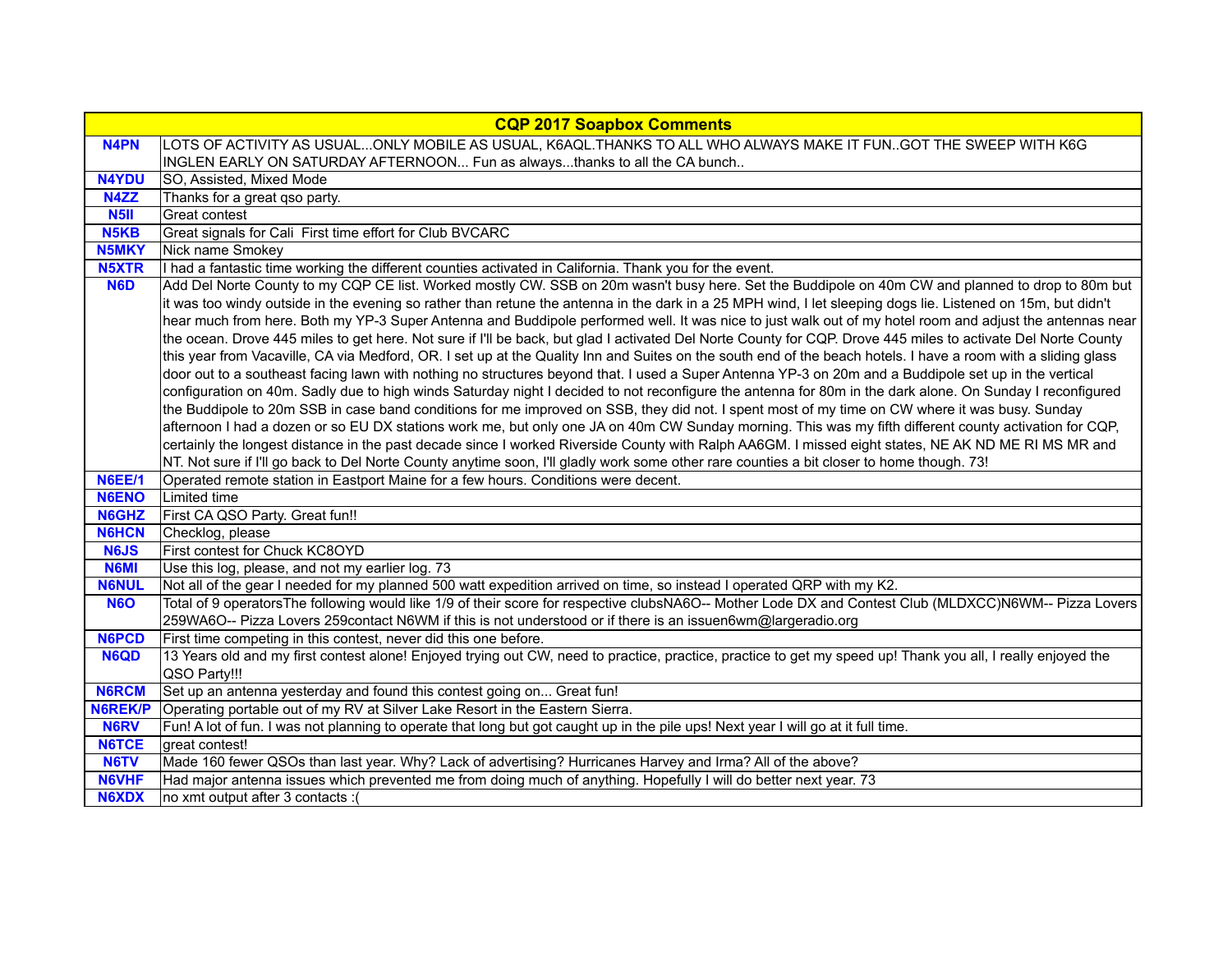| <b>CQP 2017 Soapbox Comments</b> |                                                                                                                                                                                                                                                                                                                                                                                                                                                                                                                                                                                                                                                                                                                                                                                                                                                                                                                                                                                                                                                                                               |
|----------------------------------|-----------------------------------------------------------------------------------------------------------------------------------------------------------------------------------------------------------------------------------------------------------------------------------------------------------------------------------------------------------------------------------------------------------------------------------------------------------------------------------------------------------------------------------------------------------------------------------------------------------------------------------------------------------------------------------------------------------------------------------------------------------------------------------------------------------------------------------------------------------------------------------------------------------------------------------------------------------------------------------------------------------------------------------------------------------------------------------------------|
| <b>N6XI</b>                      | This was a practice exercise for WRTC 2018. AE6Y and I operated Multi-2 but since that category doesn't exist in CQP, we submit as a two-operator Multi-<br>Multi. We ran a pair of K3 transceivers at 100W rather than the 200W rigs that are encouraged by the CQP power categories. The triplexer worked pretty well,<br>as did my old bandpass filters, although we had an apparent 15M BPF failure that seemed to recover as we tore down the station. The high band antenna<br>was a 2el C4S tribander with a dead rotor thanks to a lightning strike last month, fixed at 70 degrees. 40M was a 2el Mag 240N with a working rotor which<br>also turned the 80M rotary dipole. We operated enough to learn what we needed to learn and to be ready to buy the remaining parts we will need. Conditions<br>were pretty awful and there were only a few hours during which more than one band was fully open. This was decidedly a single-op or Multi-Single kind of<br>weekend and we feel sorry for the lonely operators at real Multi-Multi's! It was boring enough with only two ops. |
| N6XT                             | Limping along with my C3.                                                                                                                                                                                                                                                                                                                                                                                                                                                                                                                                                                                                                                                                                                                                                                                                                                                                                                                                                                                                                                                                     |
| N6YEU/8                          | I operated at W8OI for first 3 hours(beam) then at my daughter's house for rest of weekend with wire dipole(3 bands:15,20 and 40) all low power. good fun                                                                                                                                                                                                                                                                                                                                                                                                                                                                                                                                                                                                                                                                                                                                                                                                                                                                                                                                     |
|                                  | working many REDXA,MLDXCC and NCCC members. I put Redwood Empire but realize can't count for score and couldn't change it once in box.                                                                                                                                                                                                                                                                                                                                                                                                                                                                                                                                                                                                                                                                                                                                                                                                                                                                                                                                                        |
| N6ZE                             | My significant effort in the Microwave Fall SPRINT precluded much activitytime!Got to try out new 89/40 m NVIS dipole though. Thanks to AG6AY for                                                                                                                                                                                                                                                                                                                                                                                                                                                                                                                                                                                                                                                                                                                                                                                                                                                                                                                                             |
|                                  | encouraging Small Club Participation by Ventura Countyamateur Radio Society                                                                                                                                                                                                                                                                                                                                                                                                                                                                                                                                                                                                                                                                                                                                                                                                                                                                                                                                                                                                                   |
| <b>N7EIE</b>                     | Only had a couple hours on the air, but had fun! CU next year!                                                                                                                                                                                                                                                                                                                                                                                                                                                                                                                                                                                                                                                                                                                                                                                                                                                                                                                                                                                                                                |
| <b>N7EPD</b>                     | I don't like the separate category for "assisted". I was monitoring the cluster for DX I am looking for. I could care less about every CA mult but feel you would                                                                                                                                                                                                                                                                                                                                                                                                                                                                                                                                                                                                                                                                                                                                                                                                                                                                                                                             |
|                                  | count me as cheating since I have the spots on the screen.                                                                                                                                                                                                                                                                                                                                                                                                                                                                                                                                                                                                                                                                                                                                                                                                                                                                                                                                                                                                                                    |
| <b>N7MZW</b>                     | IC-706MK-2G,Heil Pro-Set,ZS6BKW (modified G5RV) up 45 feet, running N-S at 6,053 feet elevation.Vectronics HFT-1500 Manual Tuner, and J-Com Magic                                                                                                                                                                                                                                                                                                                                                                                                                                                                                                                                                                                                                                                                                                                                                                                                                                                                                                                                             |
|                                  | Notch ("Lid" Filter). Late start and limited time in this one. Missed Colusa,Del Norte, Madera and Tehama for the swwep. 95% Hunt and Pounce, with a few                                                                                                                                                                                                                                                                                                                                                                                                                                                                                                                                                                                                                                                                                                                                                                                                                                                                                                                                      |
|                                  | short runs. 80 Meters was poor for me at night, with many S-9 stations not hearing me well at all. 80 meters=6 Q's for 2% of total,40 Meters=79 Q's for 29% of                                                                                                                                                                                                                                                                                                                                                                                                                                                                                                                                                                                                                                                                                                                                                                                                                                                                                                                                |
|                                  | total, and 20 Meters=188 Q's for 69% Of total stations worked. Always a fun contest. with lots of "Frequent Flyers" to hear every year. I think this is my 11th<br>CQP, all done from Apartment or rental QTH's with low power and wires. Thanks for the contacts! November Seven Many Zebras Walking Laramie Co.                                                                                                                                                                                                                                                                                                                                                                                                                                                                                                                                                                                                                                                                                                                                                                             |
|                                  | Wyoming, from the capital city of Cheyenne. IC-706MK2G, Heil ProSet, a Vectronics HFT-manual tuner, and a ZS6BKW (G5RV variant) up 45 feet, running N-                                                                                                                                                                                                                                                                                                                                                                                                                                                                                                                                                                                                                                                                                                                                                                                                                                                                                                                                        |
|                                  | S at 6,053 feet elevation in Laramie Co., Wyoming. I had a late start and limited operating time this year. I missed Colusa, Del Norte, Madera, and Tehama                                                                                                                                                                                                                                                                                                                                                                                                                                                                                                                                                                                                                                                                                                                                                                                                                                                                                                                                    |
|                                  | counties for the sweep. 95% hunt and pounce. 10 and 15 meters were "no joy" for me, and 75 meter phone seemed a little dead.80 meters =6 Q's for 2% of                                                                                                                                                                                                                                                                                                                                                                                                                                                                                                                                                                                                                                                                                                                                                                                                                                                                                                                                        |
|                                  | total, 40 meters=79 Q's for 29% of total, and 20 meters = 188 Q's for 69% of total. Always great to hear old friends in the CQP. I think this is my 11th CQP                                                                                                                                                                                                                                                                                                                                                                                                                                                                                                                                                                                                                                                                                                                                                                                                                                                                                                                                  |
|                                  | attempt, and all were SO Low Power from apartment or rental QTH's using G5RV or sometimes home brewed DX 1/2 Square wire antennas. I wish there was                                                                                                                                                                                                                                                                                                                                                                                                                                                                                                                                                                                                                                                                                                                                                                                                                                                                                                                                           |
|                                  | an award for most Single Op Low Power SSB only Q's. Hi Hi! Over 100 contesting SO/LP Plaques/Awards garnered since 1989 has convinced me that using                                                                                                                                                                                                                                                                                                                                                                                                                                                                                                                                                                                                                                                                                                                                                                                                                                                                                                                                           |
|                                  | "November Seven Many Zebras Walking", or "non-standard" phonetics (rather than standard phonetics alone) once in a while, can often be effective This is                                                                                                                                                                                                                                                                                                                                                                                                                                                                                                                                                                                                                                                                                                                                                                                                                                                                                                                                      |
|                                  | especially true when I am in Hunt and Pounce mode and someone stops their pile up and works me, after remembering how often I had supplied them with                                                                                                                                                                                                                                                                                                                                                                                                                                                                                                                                                                                                                                                                                                                                                                                                                                                                                                                                          |
|                                  | their only Wyoming phone multiplier over the past 28 years. Thanks for the contacts and FUN. CU in the next one!                                                                                                                                                                                                                                                                                                                                                                                                                                                                                                                                                                                                                                                                                                                                                                                                                                                                                                                                                                              |
|                                  |                                                                                                                                                                                                                                                                                                                                                                                                                                                                                                                                                                                                                                                                                                                                                                                                                                                                                                                                                                                                                                                                                               |
| N7QQ                             | Operator = W6RW                                                                                                                                                                                                                                                                                                                                                                                                                                                                                                                                                                                                                                                                                                                                                                                                                                                                                                                                                                                                                                                                               |
| <b>N7VS</b>                      | Experienced very unusual propagation conditions. Almost all contacts were with Southern California stations this year. Hope to be back next year                                                                                                                                                                                                                                                                                                                                                                                                                                                                                                                                                                                                                                                                                                                                                                                                                                                                                                                                              |
| N7WY                             | remove SAN, SANTA, LOS, etc from the county names and use the subsequent word as the county identifier. SBER would be BERN and SBAR would be                                                                                                                                                                                                                                                                                                                                                                                                                                                                                                                                                                                                                                                                                                                                                                                                                                                                                                                                                  |
|                                  | BARB. This improves the Levenshtein distance separation of the abbreviation codes.                                                                                                                                                                                                                                                                                                                                                                                                                                                                                                                                                                                                                                                                                                                                                                                                                                                                                                                                                                                                            |
| <b>N8BJQ</b>                     | As always fun. Not much time - have company for the weekend. 15M was very good. 80 was good this morning. Worked N6O and NO6T on 5 bands this.                                                                                                                                                                                                                                                                                                                                                                                                                                                                                                                                                                                                                                                                                                                                                                                                                                                                                                                                                |
| <b>N8II</b>                      | Conditions were better than expected, lots of run Q's Saturday, very difficult to run or S&P many new ones on Sunday. 20 was open late, 40 very good before                                                                                                                                                                                                                                                                                                                                                                                                                                                                                                                                                                                                                                                                                                                                                                                                                                                                                                                                   |
|                                  | CA sunset and way after my sunrise. 10M open at 21Z Sunday to SOCAL!                                                                                                                                                                                                                                                                                                                                                                                                                                                                                                                                                                                                                                                                                                                                                                                                                                                                                                                                                                                                                          |
| N9BT                             | wish I could have operated longer                                                                                                                                                                                                                                                                                                                                                                                                                                                                                                                                                                                                                                                                                                                                                                                                                                                                                                                                                                                                                                                             |
| <b>N9HDE</b>                     | It was good to hear some strong signals from California to lowa on 15 meters CW.                                                                                                                                                                                                                                                                                                                                                                                                                                                                                                                                                                                                                                                                                                                                                                                                                                                                                                                                                                                                              |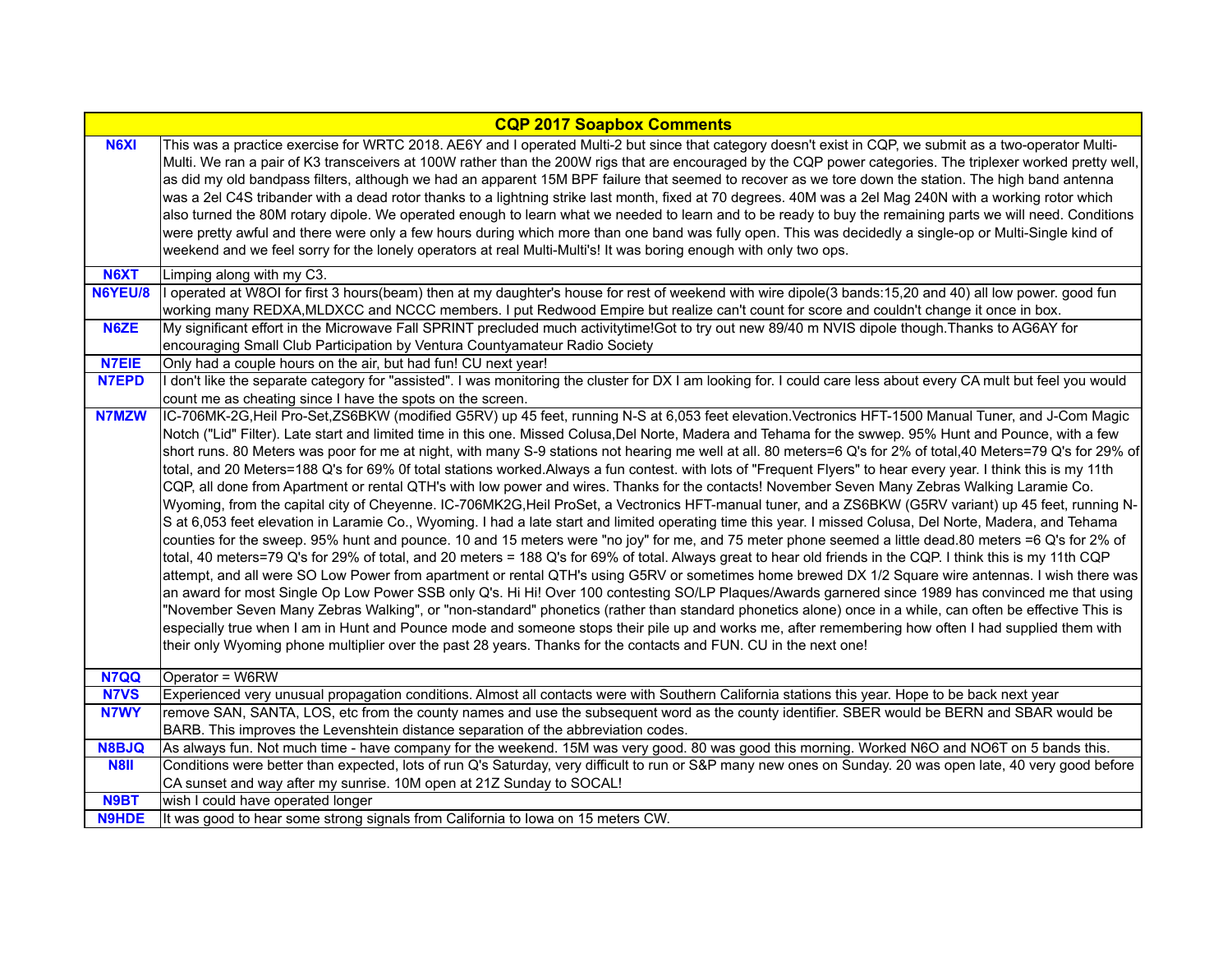| <b>CQP 2017 Soapbox Comments</b> |                                                                                                                                                                                                                                                                                                                                                                                                                                                                                                                                                                                                                                                                                                                                                                                                                                                                                                                                                                                                                                                                                                                                                                                                          |
|----------------------------------|----------------------------------------------------------------------------------------------------------------------------------------------------------------------------------------------------------------------------------------------------------------------------------------------------------------------------------------------------------------------------------------------------------------------------------------------------------------------------------------------------------------------------------------------------------------------------------------------------------------------------------------------------------------------------------------------------------------------------------------------------------------------------------------------------------------------------------------------------------------------------------------------------------------------------------------------------------------------------------------------------------------------------------------------------------------------------------------------------------------------------------------------------------------------------------------------------------|
| <b>N9NA</b>                      | <b>SB 40 SSB</b>                                                                                                                                                                                                                                                                                                                                                                                                                                                                                                                                                                                                                                                                                                                                                                                                                                                                                                                                                                                                                                                                                                                                                                                         |
| <b>N9NBC</b>                     | lots of fun as every year                                                                                                                                                                                                                                                                                                                                                                                                                                                                                                                                                                                                                                                                                                                                                                                                                                                                                                                                                                                                                                                                                                                                                                                |
| <b>NA7OM</b>                     | Reverse log from OR                                                                                                                                                                                                                                                                                                                                                                                                                                                                                                                                                                                                                                                                                                                                                                                                                                                                                                                                                                                                                                                                                                                                                                                      |
| <b>NA7OM/6</b>                   | MOBILE LOW POWER Operated mobile along the Iron Gate Rec Area and the middle of the Shasta Valley in Siskiyou County.                                                                                                                                                                                                                                                                                                                                                                                                                                                                                                                                                                                                                                                                                                                                                                                                                                                                                                                                                                                                                                                                                    |
| <b>NC6DX</b>                     | This was a casual effort (8 to 10 hours +/-?) from our cabin in the Sierra in Nevada County at 5000feet in a forest. Before we could operate we had to repair<br>our solar power andbattery back up system, auxiliary fuel tanks for our generators and otherrepairs. We have a monster 24 battery array of individual monster<br>2 Volt commercial batteries wired in seriesfor a 48 volt battery backup array for our processor controlled pure sine waveinverters (long story). We ended up<br>replacing one of the twenty four monster 2Volt commercial batteries and fabricating new battery cables among other things(including fixing and repairing our<br>logging computers and "in-cabin"wifi system for linking the logging computers). Bottom line is that we goteverything working and were able to provide at least<br>774 QSOs from NEVA for thedeserving on four bands. We had a lot of fun. Thanks to Laine, K6XXN and Theresa for the fine food and great wines provided<br>for Friday and Saturday dinners at the cabin for the NC6DX Team enjoyed this weekend. Thanks all for another fun CQPevent. K6XN for the "Super Bobs"<br>K6ON and K6YN and K6XN Ted.                         |
| <b>NC6K</b>                      | I got more BIC time than usual, but not able to operatefor the full 24 hours due to the usual family commitments.I beat my best score (last year) by<br>asignificantamount, and only missed NT for the section sweep. I neverdid hear or see any NT stations. Conditions were excellent on all the bands for the<br>mostpart, with the usualQRM/QRN on 80 and 40 attimes. 15 M was open for much of the daytime, and 10 Meven had some decent openings to the SE USA<br>onSunday.My SteppIR DB36 actually worked as designed on all bands, so that made 40 Mmuch better than if I had to use the dipoleagain. This was my first<br>contest using theFlexRadio Maestro, and it was a big improvement over thesoftware control. I wasquite surprised at the number of DX stations calling - itwas<br>great tohear how the contest has expanded. Iwouldn't be surprised if it eventuallybecomes aworldwide contest with CA focus. I was also amazed at<br>thenumber ofout-of-state stations calling CQ CA. Iusually hear a few at other state QSOparties, but this was a significant number on all bands and<br>bothmodes. Great contest as always, andthanks to everyone that participated. I had a blast! |
| <b>NC6V</b>                      | Thank you to all the non-California participants. Your participation makes the contest.                                                                                                                                                                                                                                                                                                                                                                                                                                                                                                                                                                                                                                                                                                                                                                                                                                                                                                                                                                                                                                                                                                                  |
| NF8M                             | 15 meters on Saturday afternoon was stationary mobile from the Great Lakes HamCon and ARRL Great Lakes Division Convention in Brooklyn, Michigan.                                                                                                                                                                                                                                                                                                                                                                                                                                                                                                                                                                                                                                                                                                                                                                                                                                                                                                                                                                                                                                                        |
| NF9U                             | My first contest, I learned a lot! Thanks for running this contest.                                                                                                                                                                                                                                                                                                                                                                                                                                                                                                                                                                                                                                                                                                                                                                                                                                                                                                                                                                                                                                                                                                                                      |
| <b>NG7W</b>                      | 1 Dupe logged                                                                                                                                                                                                                                                                                                                                                                                                                                                                                                                                                                                                                                                                                                                                                                                                                                                                                                                                                                                                                                                                                                                                                                                            |
| NG7Z                             | IC-7300 and a vertical. I started out on 20M hoping to catch N California stations. After working the loud guys it was a fruitless chore to find new ones. So I<br>gave up about an hour and came back once 40M was open. As some have pointed out, the CQP is rather tough being that AZ is so close. Sunday AM early, I<br>got on again. This time on 80M which is my weakest band given the cramped space in the back yard which gives me little room for radials. Just got the loud<br>guys again and back to 40M to finish up. I used to look forward to this QSO party when I lived in WA state. Now? Not so much. Anyway, I heard some big<br>serial numbers from the usual suspects. K6XX, W6YX, N6IE, W6YI and so on. So next week is the alleged AZQP and based on my numbers and time spent<br>last year, I'm not so sure I'll participate this year. Besides, we still haven't received any word on last year's results. Go figure. Many thanks to the CA<br>organizers. They do a lot of work to make it happen. Paul NG7Z                                                                                                                                                                  |
| <b>NNOU</b>                      | Fairly good band conditions. Loved 80m & 40m pre-dawn Sunday.                                                                                                                                                                                                                                                                                                                                                                                                                                                                                                                                                                                                                                                                                                                                                                                                                                                                                                                                                                                                                                                                                                                                            |
| <b>NN7SS</b>                     | Several passes of the band to work any 6's heard.On 10m and 15m no North-South propagation, or all CA antennas pointed East.20m and 40m had some<br>good signals day and evening. I was around really too early for 80m or 160m. NN7SS Burt WA (K6UFO op)15m, 20m: Force12 C31XR at 72 ft40m: Force12<br>2 Element Yagi at 78 ft80m: 4-square array160m: 4-square arraySAL-30 Receive AntennaElecraft K3, KPA-500 K3/0-Mini control head and<br>RemoteRigWritelog                                                                                                                                                                                                                                                                                                                                                                                                                                                                                                                                                                                                                                                                                                                                        |
| <b>NN9DD</b>                     | limited operation time but Saturday late afternoon and evening seemed to have good conditions to CA                                                                                                                                                                                                                                                                                                                                                                                                                                                                                                                                                                                                                                                                                                                                                                                                                                                                                                                                                                                                                                                                                                      |
| <b>NS80</b>                      | Tnx for nice contest and great CW operators! Enjoyed it and propagation was great too.                                                                                                                                                                                                                                                                                                                                                                                                                                                                                                                                                                                                                                                                                                                                                                                                                                                                                                                                                                                                                                                                                                                   |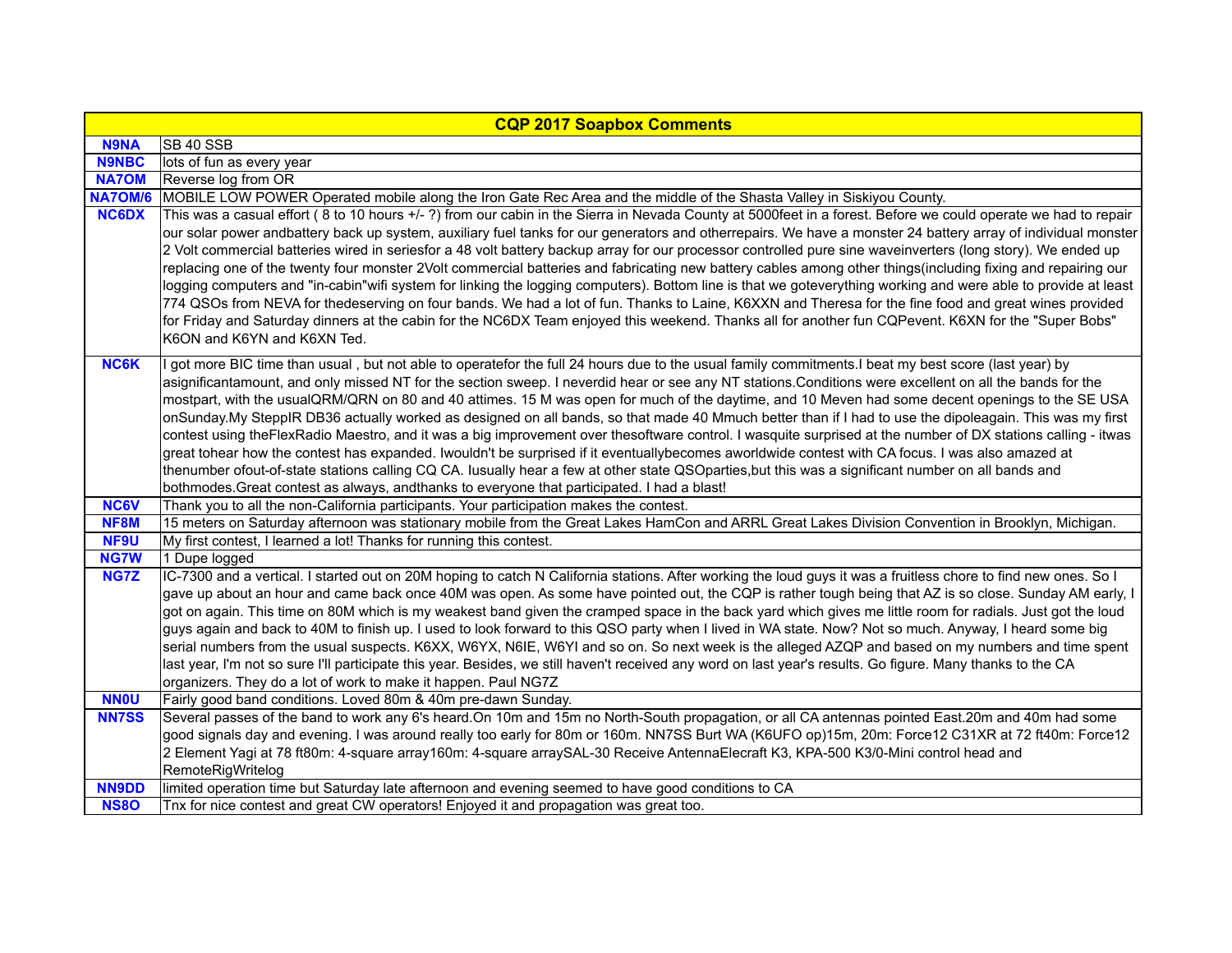|                   | <b>CQP 2017 Soapbox Comments</b>                                                                                                                                                                                                                                            |
|-------------------|-----------------------------------------------------------------------------------------------------------------------------------------------------------------------------------------------------------------------------------------------------------------------------|
| NZ6Q              | Who said the bands are dead Most fun and best score in years! Who said the bands were dead? Best performance we have had n years - hat's off to my                                                                                                                          |
|                   | crew, all yea did a fantasic job!                                                                                                                                                                                                                                           |
| <b>ON3ND</b>      | Small log Poor condx!                                                                                                                                                                                                                                                       |
| <b>PY2NY</b>      | Coming back to CQP after some years. Amazing to find a lot of friends, even under worst propagation conditions ever!!                                                                                                                                                       |
| SE <sub>5</sub> L | Corrected by K6MM on 14-October. Changed 001 to DX for sentQTH. 73, K6MM                                                                                                                                                                                                    |
|                   | 18/AA8HH My first attempt at CA QSO Party from Costa Rica. It was a real challenge. It dawned on me that most of the CA stations with beams were pointed east which<br>put me off the side of everyone's beam! Much to my surprise, 15 meters was the money band from here. |
| <b>VA3PC</b>      | SSB only S/P - 73                                                                                                                                                                                                                                                           |
| <b>VA3TTB</b>     | BEING A NEW HAM, THIS IS MY SECOND CONTEST. ALONG WITH MY INEXPERIENCE AND LOUSY PROPOGATION, THIS WAS CANADA'S                                                                                                                                                             |
|                   | THANKSGIVING WEEKEND - MY TIME WAS FILLED WITH FAMILY AND FOOD, BUT FEW QSOS. REGARDLESS, I IMMENSELY ENJOYED THE                                                                                                                                                           |
|                   | CALIFORNIA QSO PARTY. THANKS! I messed up my computer on a QSO with N6BOB. If N6BOB submits a QSO with me, in which I gave him the serial                                                                                                                                   |
|                   | number '043', his QSO is valid. But I managed to destroy my record of my QSO with him. Sorry! Thanks for your consideration. Charles VA3TTB                                                                                                                                 |
|                   |                                                                                                                                                                                                                                                                             |
| <b>VA3WPS</b>     | thanks for another great California QSO party! 73                                                                                                                                                                                                                           |
| <b>VE3AYR</b>     | SJOS was what was sent. I listened to it several times! It is what it is!                                                                                                                                                                                                   |
| <b>VE3CV</b>      | Had to miss Sunday for Thanksgiving outing with family in Canada. Missed the hunt for mults!                                                                                                                                                                                |
| <b>VE3CX</b>      | Not sure how this will work, but I am outside the circle                                                                                                                                                                                                                    |
| <b>VE3GFN</b>     | You guys run a great QP, one of the few I enter most years. Managed to wipe out last year's score, despite better condition last year. Too bad you couldn't                                                                                                                 |
|                   | turn on 10M for a while!                                                                                                                                                                                                                                                    |
| <b>VE3HG</b>      | Super conditions. Worked half of my SSB contacts using 10-watt KX-2. Interesting to compare the KX-2 to the Flex 3000. Very different architecture when it                                                                                                                  |
|                   | comes to signal processing. Both are very capable radios and I was pleasantly surprised at how well the KX-2 handled contest conditions.                                                                                                                                    |
| <b>VE3KTB</b>     | Nice to see a lot of activity on 15m. Unfortunately, 80m was a bust.                                                                                                                                                                                                        |
| VE3KZ             | Great contest but my thoughts are with those in the fire zones. Hope everyone got home safely.                                                                                                                                                                              |
| <b>VE3OM</b>      | Enjoyed my 20M entry. Not as many mobiles as in the past! A fun contest as always.                                                                                                                                                                                          |
| <b>VE3RCN</b>     | Busy Thanksgiving weekend in Canada. Gave time where I could.                                                                                                                                                                                                               |
| VE3RZ             | Always a fun contest. Glad to work old and new friends. Thanks for all the QSOs.                                                                                                                                                                                            |
| <b>VE3TW</b>      | Canadian Thanksgiving, squeezed in a few contacts while entertaining family and closing up the cottage.                                                                                                                                                                     |
| <b>VE3UTT</b>     | Great job as usual for the rovers.                                                                                                                                                                                                                                          |
| VE3VY             | Rig: Kenwood TS2000; HamGadgets MasterKeyer MK-IAntennas: 270' OCFD (N-S); 135' OCFD (E-W); 40M H-Loop all up @ 40'Soapbox: Conditions                                                                                                                                      |
| <b>VE3XD</b>      | pretty good - got to work only Friday eveningwith some S&P. Lots of CA stations to choose from. Hoping fora more extensive outing next year.<br>25 watts into attic antennas                                                                                                |
| <b>VE4RBH</b>     |                                                                                                                                                                                                                                                                             |
| <b>VE5SDH</b>     | Log updated on 23-October by K6MM with revised Band data from operator.<br>thanks for the fun :) hope i didn't goof up to muchi'm a YL operator73 Summer VE5SDH                                                                                                             |
| <b>VE7RSV</b>     | great contest as always.                                                                                                                                                                                                                                                    |
| <b>VE7SCC</b>     | Hi. The time and frequency on the first two contacts may not be correct, as they were copied from paper before we figured out how to set up N1MM+. So                                                                                                                       |
|                   | please don't penalize the other station if they don't coincide. Cheers.                                                                                                                                                                                                     |
| <b>VO2RAC</b>     | Remote Operation (VE3FU/VO2AC)Celebrating Canada's 150th BirthdaySee: http://wp.rac.ca/rac150/                                                                                                                                                                              |
| <b>WUHOW</b>      | Having my beam stuck facing west didn't help!!!                                                                                                                                                                                                                             |
| <b>WOOR</b>       | Wonderful conditions here in MN, but where were the hams in Fresno and Kern Counties?                                                                                                                                                                                       |
|                   |                                                                                                                                                                                                                                                                             |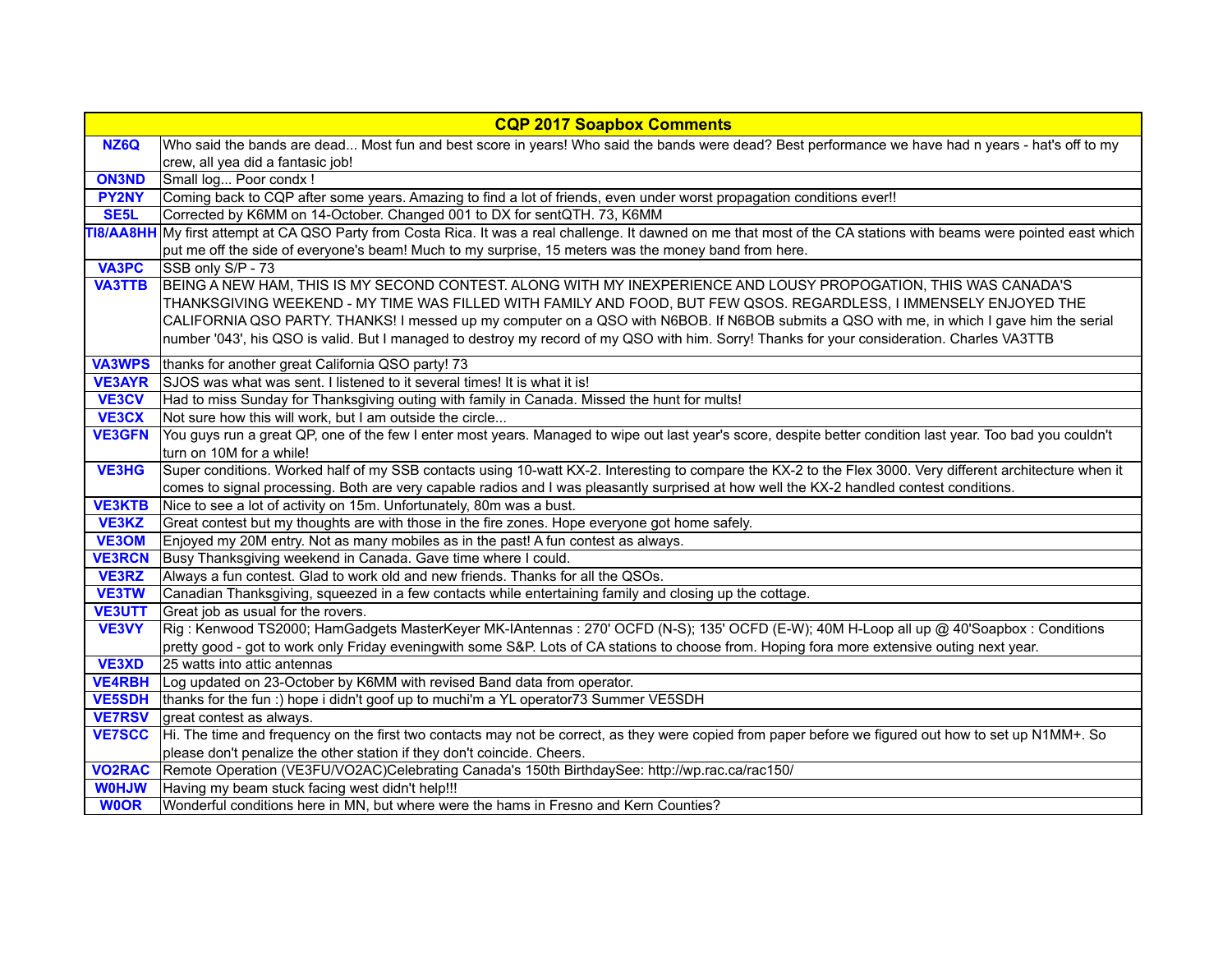|                   | <b>CQP 2017 Soapbox Comments</b>                                                                                                                              |
|-------------------|---------------------------------------------------------------------------------------------------------------------------------------------------------------|
| <b>WOYJT</b>      | I will happy when we get more bands back 73 John We did get to work some on 15 meters 10 meters never was open here was surprised some of the                 |
|                   | counties I did not find like SF well 73 John                                                                                                                  |
| <b>W1END</b>      | Rig was FTdx5000 and Butternut vertical. Better than expected conditions.                                                                                     |
| <b>W1QK</b>       | Thank you for sponsoring the contest. It's always fun to chase the mobile stations around the CA counties. 73 - W1QK                                          |
| <b>W1UE</b>       | Another fine running of the CQP. Finished the sweep at 0250 when K6ME gave me LASS. Conditions didn't seem to be as good as in past years, but it was         |
|                   | encouraging to see a 10M opening. It wasn't long for us, but it was still there. Hope to see everyone from HR9 in CQWW CW!Dennis W1UE                         |
| <b>W1WEF</b>      | First CQPhad fun and good checkout of the station                                                                                                             |
| <b>W1WIU</b>      | 13 th.year of having fun, meeting old friends and making new ones. Thanks to all the behinde the scenes work done by all ! Modest station with ZS6BKW wire    |
|                   | antenna up 50', IC 756 Pro3, and AI 811H. Thanks to all the great ops for picking me up. Hope to see you next year.                                           |
| W <sub>2JC</sub>  | Got in very late on Sunday afternoon !                                                                                                                        |
| W <sub>2</sub> TB | always a great QSO party. Great participation.                                                                                                                |
| <b>W2UDT</b>      | missed Saturday. It was my wife's high school reunion! Low score but here it is.                                                                              |
| <b>W3HDH</b>      | Great party as usual. Missed several counties but time was split between partying and lawn mowing!                                                            |
| <b>W3MMM</b>      | thanks for the party!                                                                                                                                         |
| <b>W4ER</b>       | Hurricane Nate limited my operating time. Thanks to all the CA ops for the Qs!73, John                                                                        |
| <b>W4KW</b>       | Sure would like a SSB Category ONLY. Thanks, W4KWBert                                                                                                         |
| <b>W4LID</b>      | 73 de W4LID                                                                                                                                                   |
| <b>W4LT</b>       | Not enough time this weekend with all the other things going on. Spent a few hours with you. Always a fun contest.                                            |
| <b>W4ML</b>       | Run em                                                                                                                                                        |
| <b>W4POT</b>      | This was my first contest where I've had contacts to submit.Please note that I had 1 dup contact, same callsign, same band. N6EDI wasn't sure whether I       |
|                   | should remove it, or leave it in the logs so the serial numbers had no gaps.Ed                                                                                |
| <b>W4UTX</b>      | The confirmation email that I received only shows 29 QSOs. I have resubmitted with the actual 40. Thank you.                                                  |
| <b>W5DRR</b>      | Great event - looking forward to next year                                                                                                                    |
| W5TM              | Great QSO party! Thanks!                                                                                                                                      |
| W5TTE             | Thanks to those who dug my qrp signal out of the noise.                                                                                                       |
| <b>W6AMM</b>      | Please DISREGARD the ND2T log.                                                                                                                                |
| <b>W6BHZ</b>      | Great fun activating the club's callsign! See you all next year.                                                                                              |
| W6BX              | 40/80 really noisy here. Our first time at this site. Views were great. More casual than past efforts by the team. New experimental 80m vertdid not work out. |
|                   | Used inverted V instead.                                                                                                                                      |
| <b>W6CK</b>       | My first contest. Had fun, thank you!                                                                                                                         |
| <b>W6FM</b>       | Good conditions for this point in the solar cycle. I had fun!                                                                                                 |
| <b>W6IA</b>       | W6IA is a member of West Valley ARA; 1/2 of claimed points (8,925)credited to W6IA and West Valley ARA. W7EEE is a member of the Western Washington           |
|                   | DX Club; 1/2 of claimed points (8,925) to WWDXC.                                                                                                              |
| <b>W6JJY</b>      | This is a check log only. I didn't use an electronic log, so the qso number sequence was wrong in several places. Because of this, I was not going to send in |
|                   | anything. But I received an email from you encouraging me to do so. So here it is Rob W6JJY                                                                   |
| <b>W6KRK</b>      | 2 YLs and 3 new operators with no prior contest experience                                                                                                    |
| <b>W6L</b>        | Operated at Calpine Fire Lookout in Sierra County, California with solar power.                                                                               |
| <b>W6LU</b>       | Missed my goal by 2. Eh. Maybe next year.                                                                                                                     |
| <b>W6MY</b>       | Loads of fun for new contester like me. This year OCF dipole only next year the beams will be up.                                                             |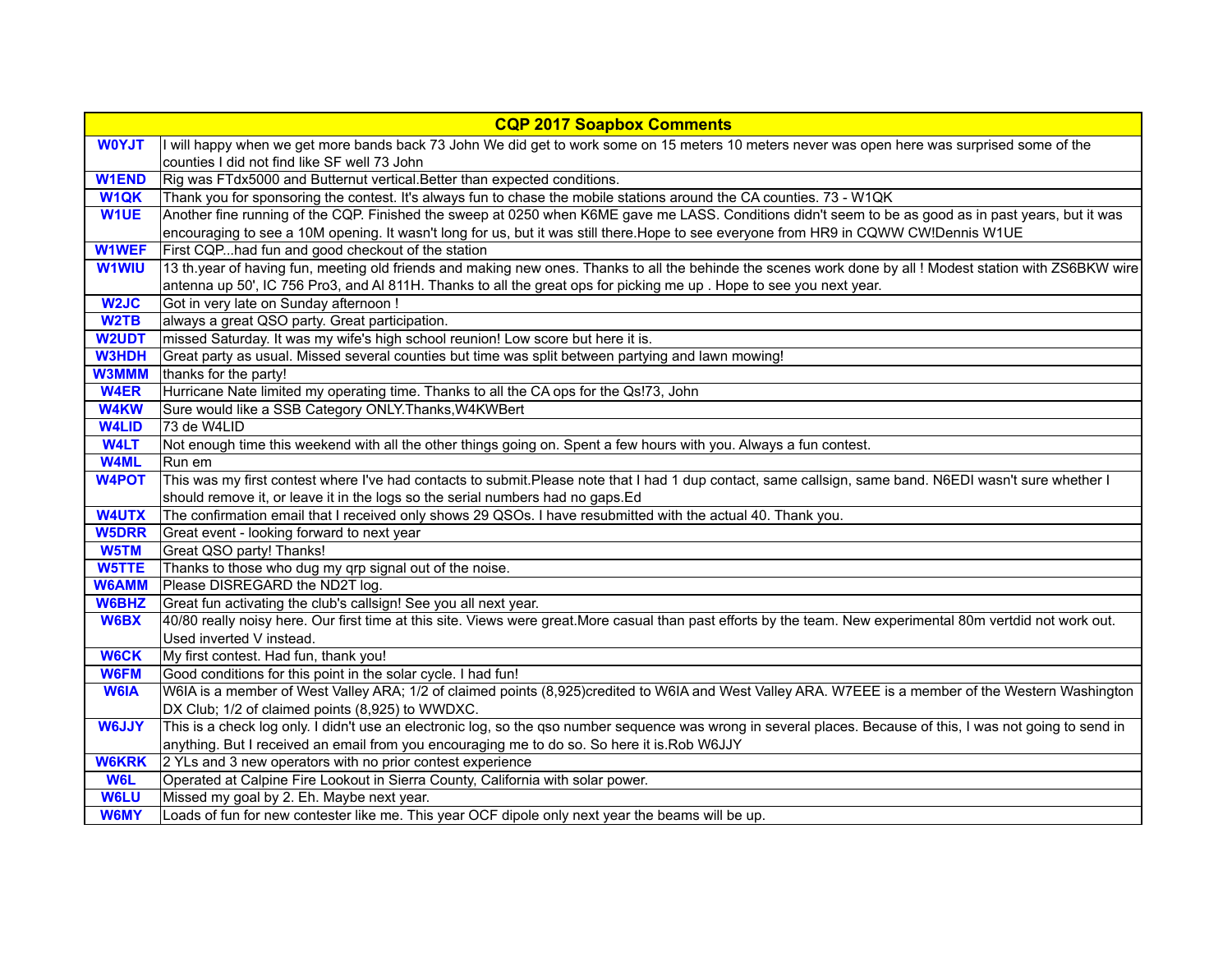| <b>CQP 2017 Soapbox Comments</b> |                                                                                                                                                                     |  |
|----------------------------------|---------------------------------------------------------------------------------------------------------------------------------------------------------------------|--|
| <b>W6OAT</b>                     | Missed AK and ND mults.                                                                                                                                             |  |
| <b>W6PH</b>                      | Due to many unplanned distractions on Saturday I was not going to be competitive and decided to have fun on CW. 73, Kurt                                            |  |
| <b>W6PHO</b>                     | Three dupes called me but I didn't realize it until QSOs were over.I don't know how to correct QSO line 191.I don't mind losing these QSOs.I'm still happy with     |  |
|                                  | the overall result. This is the first time I have submitted a usable log, although last year you may have received one late, perhaps not in Cabrillo format. I hope |  |
|                                  | you get this one and am sure you'll let me know.73 David W6PHO                                                                                                      |  |
| <b>W6RFU</b>                     | Great to have more participation this year with 4 operators and 1 observer. We have at least one new recruit who likes to contest.                                  |  |
| <b>W6ROX</b>                     | Great Contest. Thanks for everyone's hard work to make it happen                                                                                                    |  |
| <b>W6SDO</b>                     | This is the updated log from my Mobile operation. Thank you for the valuable feedback on my initial log. Enjoyed the contest very much. Thanks!                     |  |
| <b>W6SFM</b>                     | Thanks for another good contest Thank you for a great contest                                                                                                       |  |
| <b>W6SR</b>                      | This weekend I hosted Ric Morton, WO4O (from FLA). Conditions were just good enough (or bad enough) to give us non-SO2R guys a chance turn-in a                     |  |
|                                  | decent score. Ric ran 23.7 hours and probably got the best score this modest station is capable of producing in CQP.                                                |  |
| <b>W6TCP</b>                     | Missed out on NT for a sweep. Exceeded my expectations by a huge margin!Conditions were far better than expected and we had a good stack of                         |  |
|                                  | EuropeansSunday Morning. We also managed to do fairly well on 10! Thank you to all the KB'ers for the points! And to the CQP team for anothergreat                  |  |
|                                  | party!Thanks to Denny KX7M, Stan K6WG and Oliver W6NV who was also kind enough to letme loose at his station!                                                       |  |
| <b>W6US/7</b>                    | Good activity on 40m on Saturday night, but the 40 and 80 were virtually empty on Sunday morningeverybody was on 20 shooting over Nevada                            |  |
| <b>W6UW</b>                      | Erroneously sent QSO #23 to W1UE (actual QSO #22), corrected log by sending #22to N8II (actual #23)                                                                 |  |
| <b>W6W</b>                       | Conditions OK, had a great time Thanks for a nice contest. My group really enjoyed it.                                                                              |  |
| <b>W7GFW</b>                     | Hope I calculated the score right. Contesting is so much fun, thanks for putting it on.                                                                             |  |
| <b>W7GKF</b>                     | As usual, a great contest, but Sunday was a real drag without the high bands. Most of all I missed a concerted mobile operation, like many of the other QP's        |  |
|                                  | have, e.g. MNQP. K6AQP/m was there, but he covered only a few counties, and sat a long time in each county.                                                         |  |
| <b>W7WHY</b>                     | The CQP is one of my favorites. Just wish I didn't live so close. Hard to work CA on the high bands. Thanks for the Q's and 73Tom W7WHYTS-450SAT +                  |  |
|                                  | AL811H ~500 wattsFT-840 ~ 100 watts160 meter 'L'80 meter dipole40 meter delta loop20 meter HB 2-el monobander                                                       |  |
| <b>W8ASA</b>                     | Nice condx on 15 and 20. Nothing on 10, a little on 40.                                                                                                             |  |
| W8TM                             | Why doesn't the Club selection determine the Category???                                                                                                            |  |
| <b>W8WOM</b>                     | It was a fun contest from home this time hard to work ca. on 20 so I just stayed on 40 and 80. See u all next year.                                                 |  |
| W9EO                             | this was a ton of fun! thanks for the contest!                                                                                                                      |  |
| <b>W9JWC</b>                     | The club had a great time getting contacts in California, as well as getting to teach new members how to contest.                                                   |  |
| <b>WA1FCN</b>                    | Sure nice to find the same bunch of guysyear after year. This was my 37 th CQPstarting with CQP #1 !Thank you K6AQL again ! California was justbooming              |  |
|                                  | in Sat. night on 40 meters.73 BoB WA1FCN                                                                                                                            |  |
| <b>WA1SAY</b>                    | Thanks for QSO party, had a good time.                                                                                                                              |  |
| <b>WA5LOU</b>                    | Had lots of fun. GREAT QSO Party. But, I do not understand the error. It says 13. Incorrect CATEGORY-TIME. What is it? Why is it incorrect? Do I need to fix        |  |
|                                  | it? If sohow?                                                                                                                                                       |  |
|                                  | <b>WA5LSV</b> Great time working QRP running KX3 at 5 watts into a wire verticle                                                                                    |  |
|                                  | <b>WA5SOG</b> Limited in operating time, but as always, lots of fun.                                                                                                |  |
|                                  | <b>WA6ECH</b> First time. Had fun. Need to improve antennas and technique!CW mode too fast for this old brain. Practice, practice, practice.                        |  |